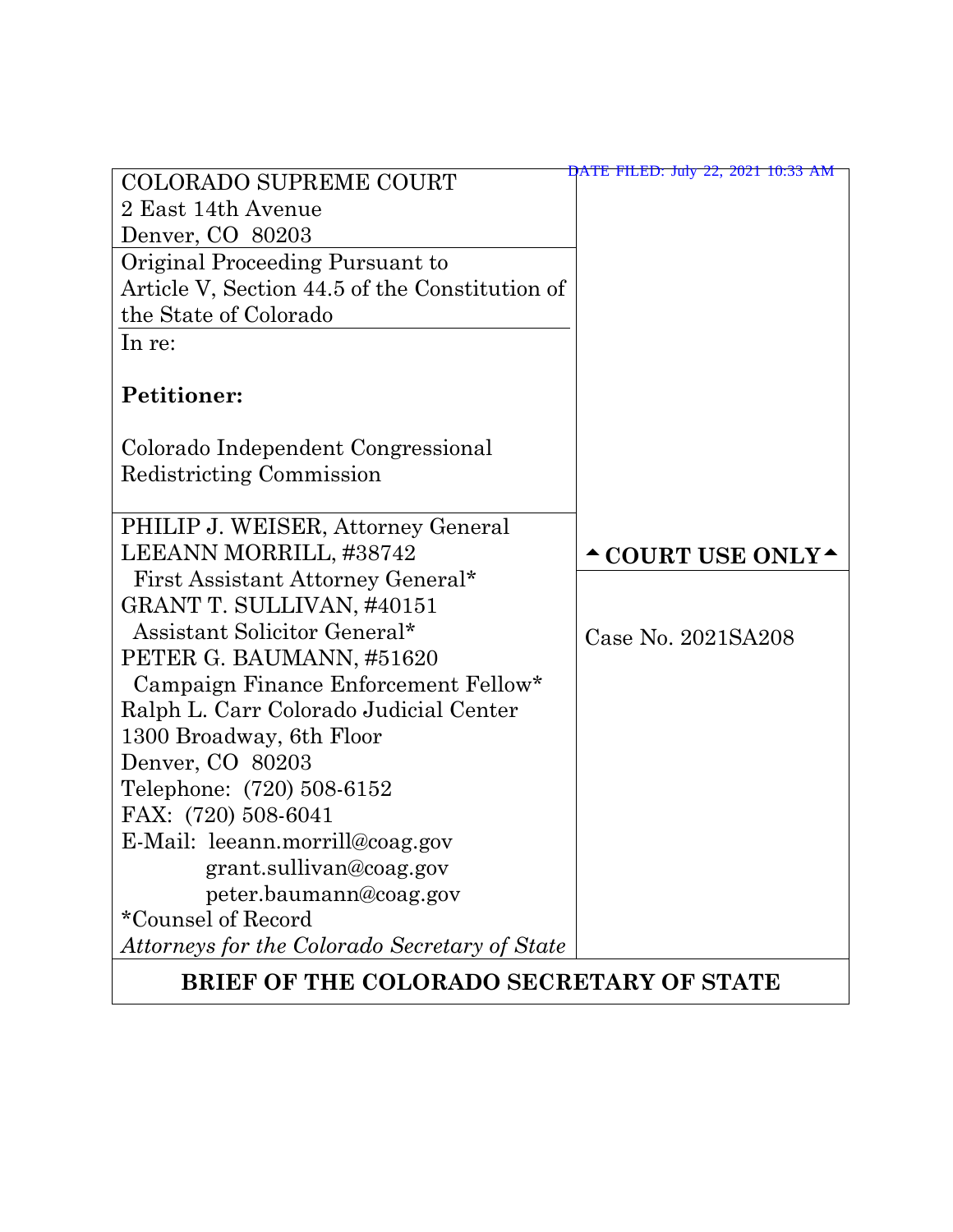### **CERTIFICATE OF COMPLIANCE**

I hereby certify that this brief complies with all requirements of C.A.R. 28, or C.A.R. 28.1, including all formatting requirements set forth in these rules. Specifically, I certify that:

The brief complies with the applicable word limit set forth in C.A.R. 28(g) or C.A.R. 28.1(g).

It contains 3,724 words.

The brief complies with the standard of review requirements set forth in C.A.R.  $28(a)(7)(A)$  and/or C.A.R.  $28(b)$ 

For each issue raised by the appellant, the brief contains under a separate heading before the discussion of the issue, a concise statement: (1) of the applicable standard of appellate review with citation to authority; and (2) whether the issue was preserved, and, if preserved, the precise location in the record where the issue was raised and where the court ruled, not to an entire document.

I acknowledge that my brief may be stricken if it fails to comply with any of the requirements of C.A.R. 28 or 28.1 and C.A.R. 32.

> *s/ Peter G. Baumann* PETER G. BAUMANN, #51620 Campaign Finance Enforcement Fellow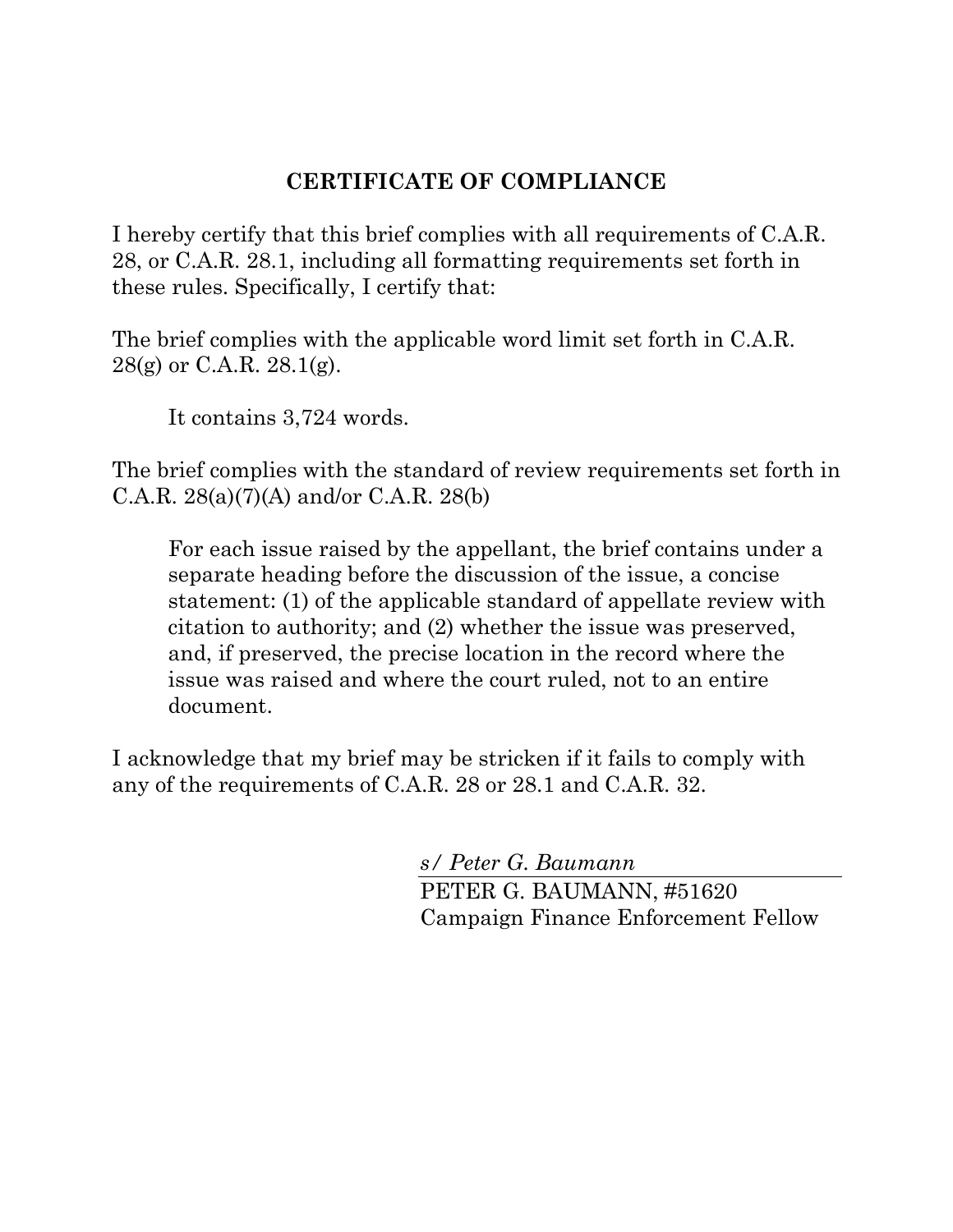# **TABLE OF CONTENTS**

| Ι.                                                                                                                             |
|--------------------------------------------------------------------------------------------------------------------------------|
|                                                                                                                                |
|                                                                                                                                |
|                                                                                                                                |
| The later deadlines established by the Amendments are<br>$\rm{I}$ .                                                            |
| II. Failure to file final, approved maps with the Secretary before<br>the end of 2021 will require the June 2022 primary to be |
| III. The state has a narrow window within which it could adjust                                                                |
|                                                                                                                                |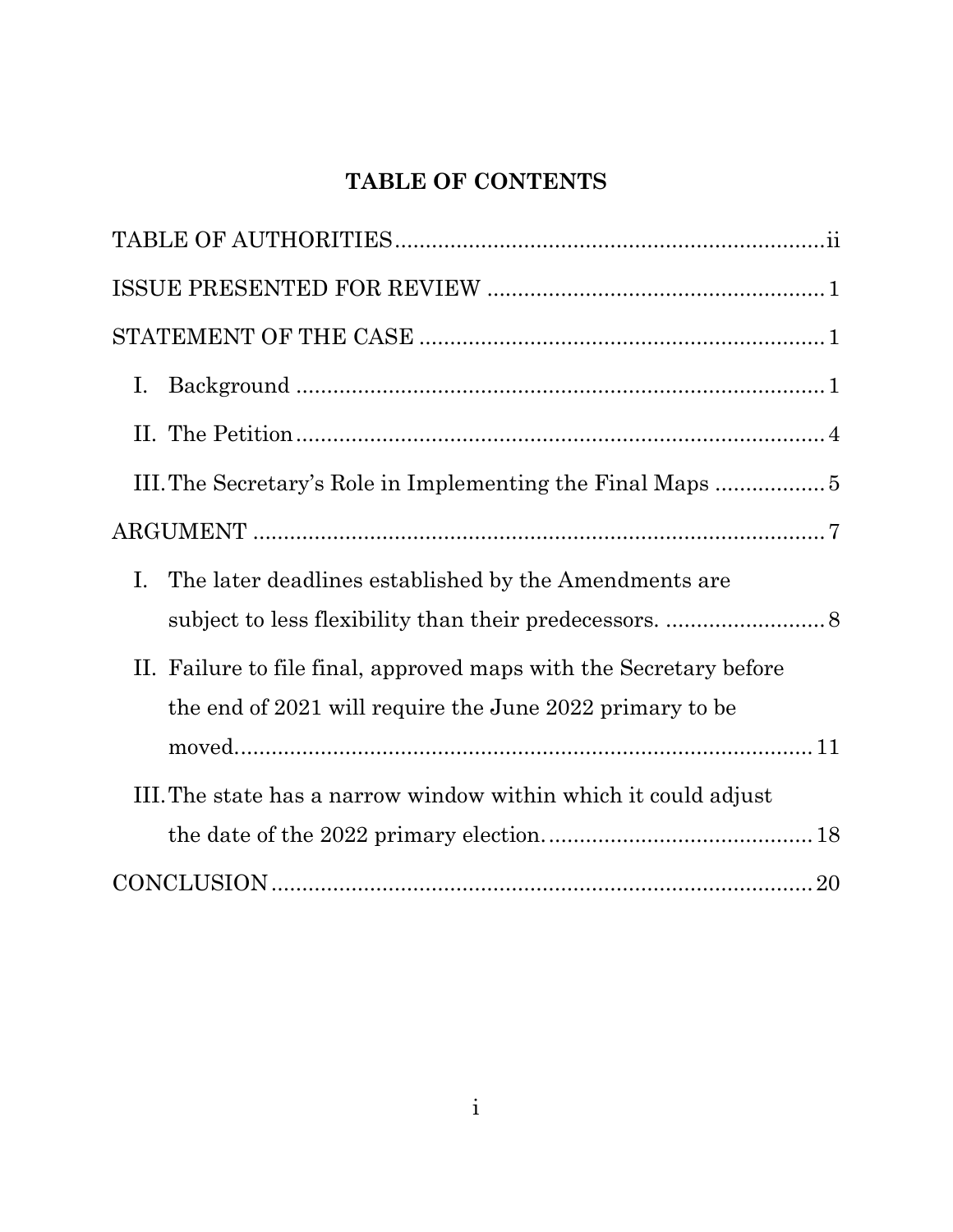## **TABLE OF AUTHORITIES**

| Garcia v. Griswold, No. 20-cv-1268-WJM, 2020 WL 4926051 (D. Colo.             |
|-------------------------------------------------------------------------------|
|                                                                               |
|                                                                               |
| In re Interrogatories on S.B. 21-247 Submitted by the Colo. General           |
|                                                                               |
| In re: Interrogatory on SB 21-247 Submitted by the Colo. General              |
| <i>Assembly</i> , Br. of the Colo. Secretary of State, No. 2021SA146 (May 13, |
|                                                                               |
| Patterson Recall Comm., Inc. v. Patterson, 209 P.3d 1210 (Colo. App.          |
|                                                                               |
|                                                                               |
|                                                                               |

# CONSTITUTIONS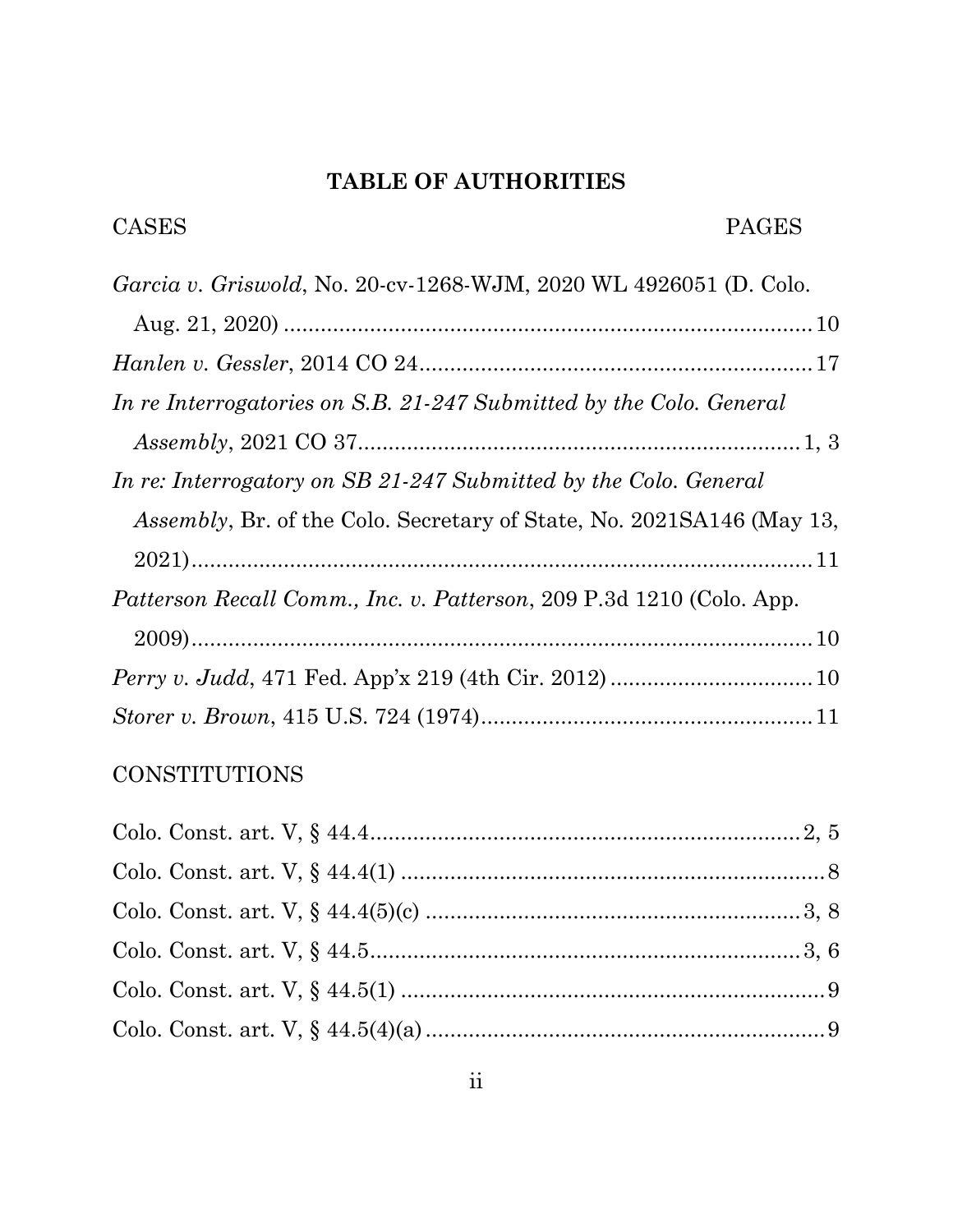# COLORADO STATUTES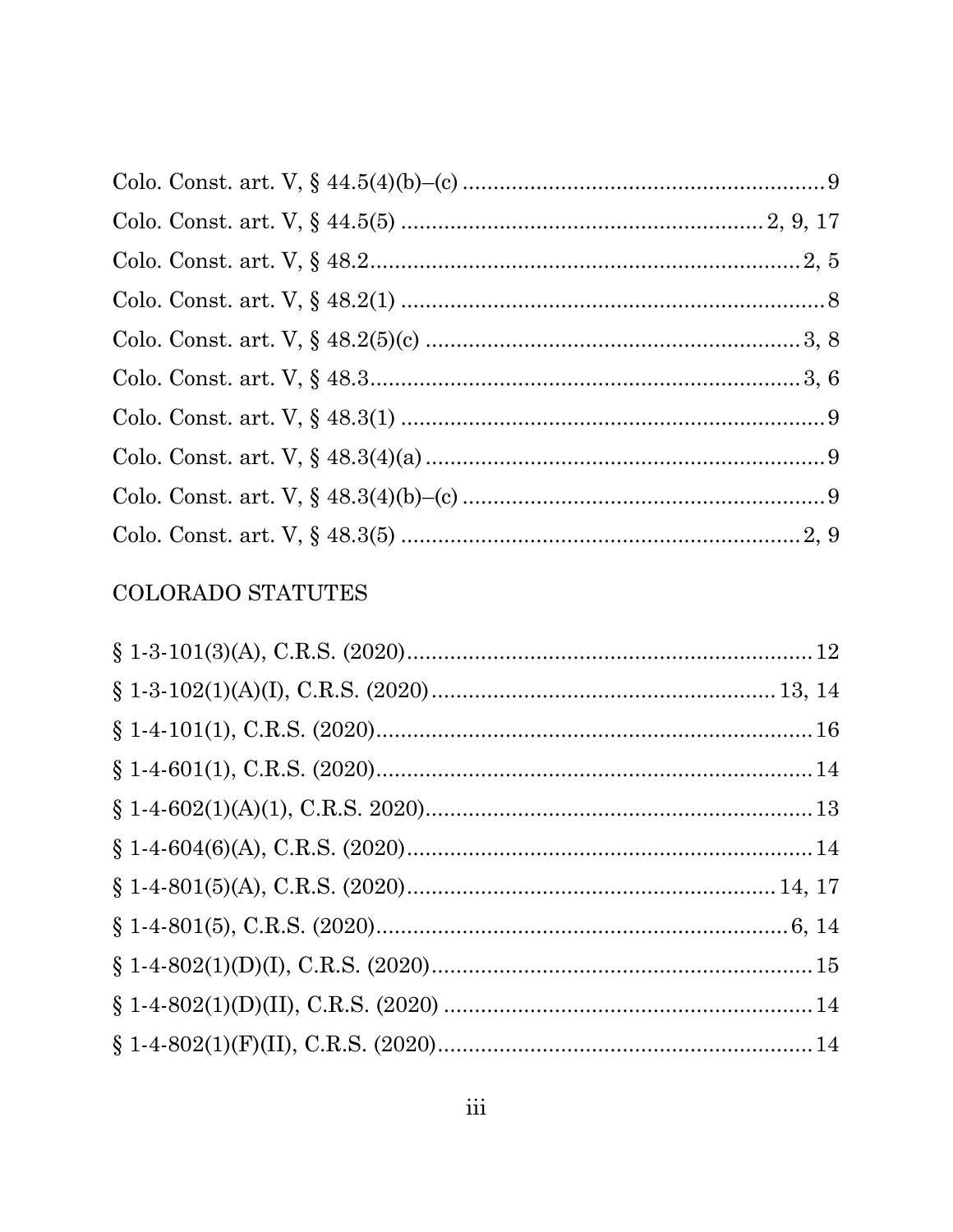# FEDERAL STATUTES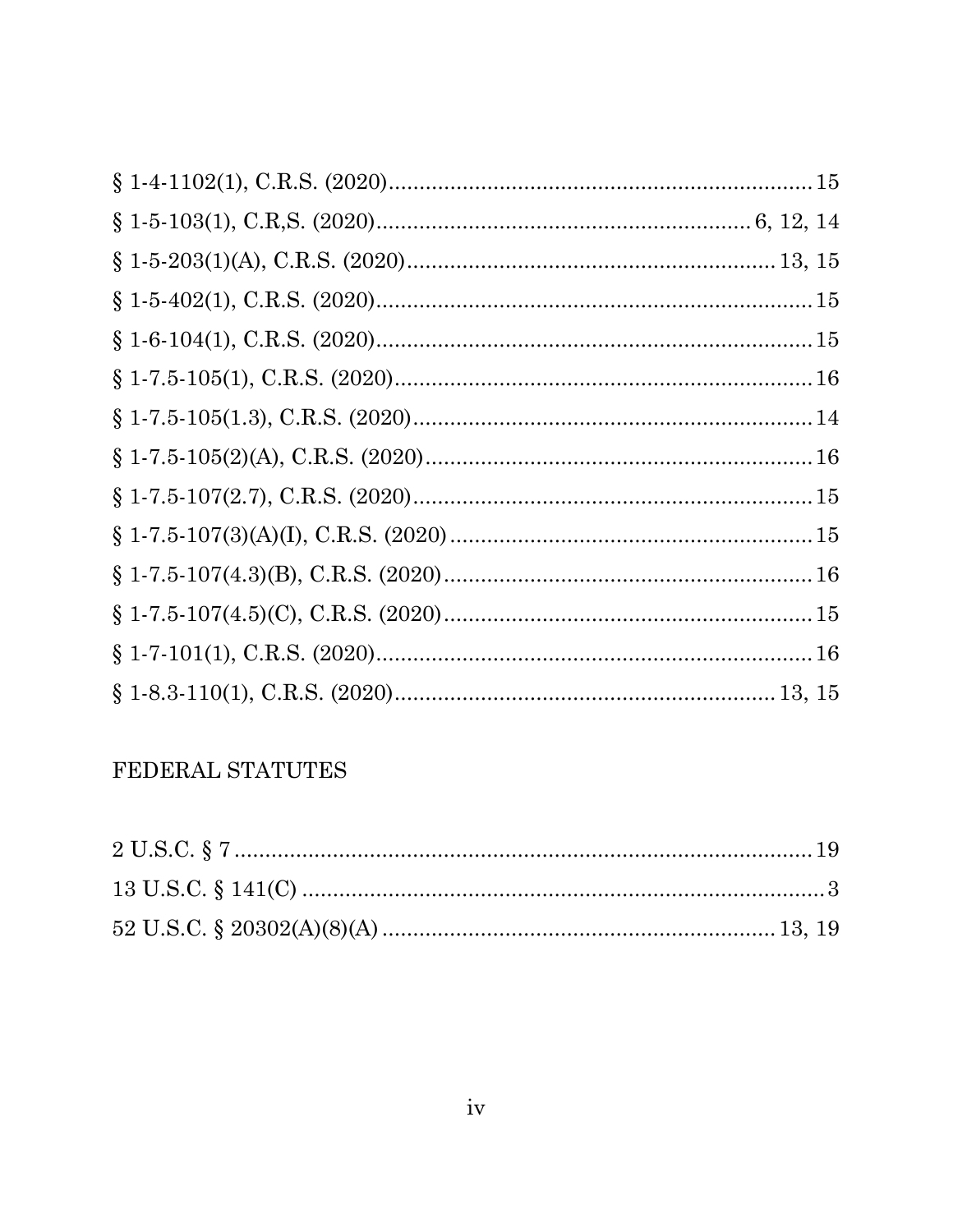## OTHER AUTHORITIES

| Pet for Jud. Review & Request for this Court to Establish a Schedule |  |
|----------------------------------------------------------------------|--|
| Under Colo. Const. Art. V, § 44.5(1), No. 2021SA208 (Colo. July 13.  |  |
|                                                                      |  |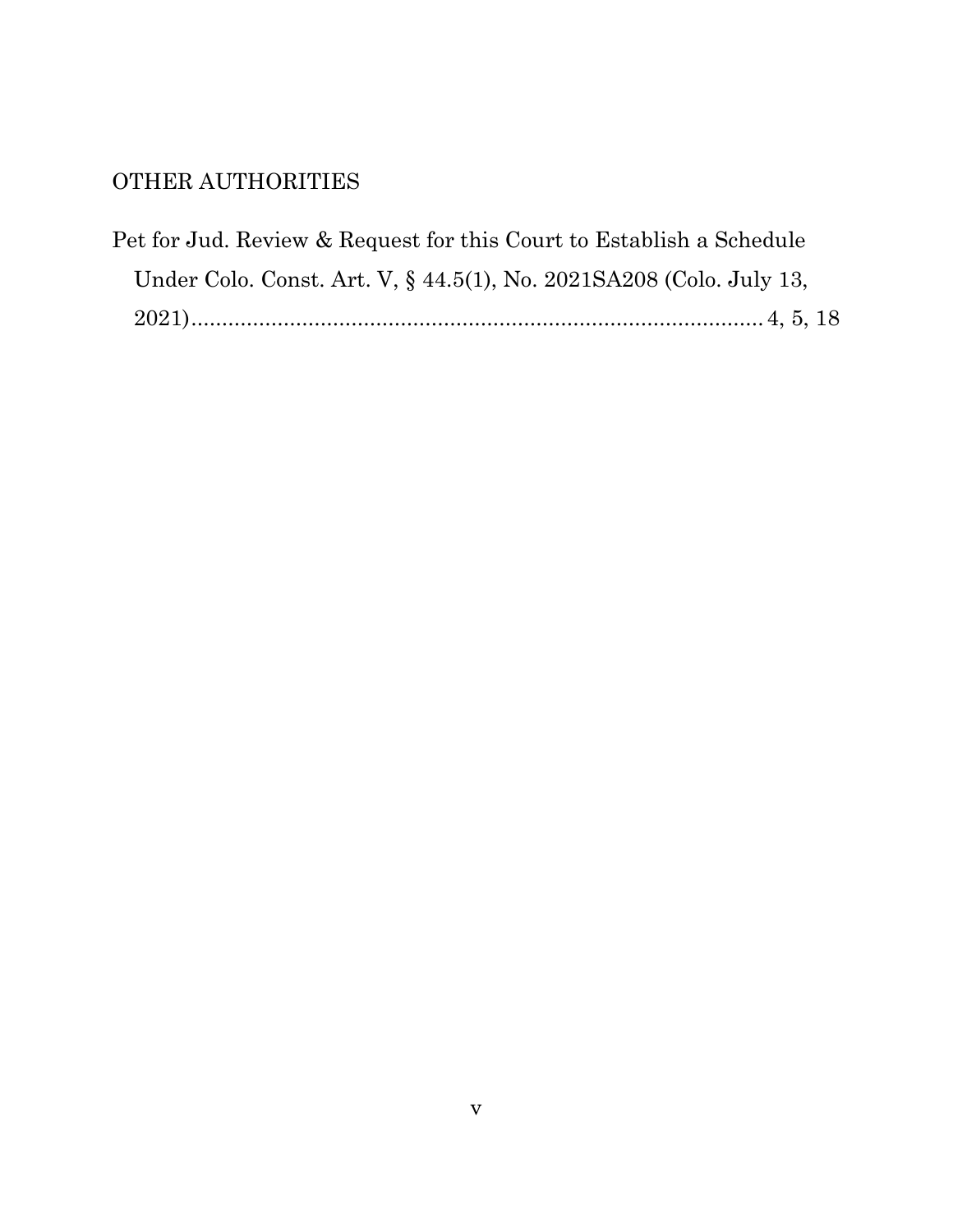#### **ISSUE PRESENTED FOR REVIEW**

Consistent with this Court's Order dated July 15, 2021, the Secretary of State files this brief addressing "the practical impact of delaying final review of" congressional redistricting plans "on the conduct of the 2022 elections."

#### **STATEMENT OF THE CASE**

#### **I. Background**

In 2018, Colorado voters adopted Amendments Y and Z, constitutional amendments which established an Independent Congressional Redistricting Commission and an Independent Legislative Redistricting Commission respectively. *See generally In re Interrogatories on S.B. 21-247 Submitted by the Colo. General Assembly*, 2021 CO 37, ¶¶ 13–18 (discussing congressional and legislative redistricting processes established by the Amendments). Taken together, the Amendments represented a dramatic shift in how Colorado would approach redistricting following the 2020 census and in preparation for the 2022 election cycle.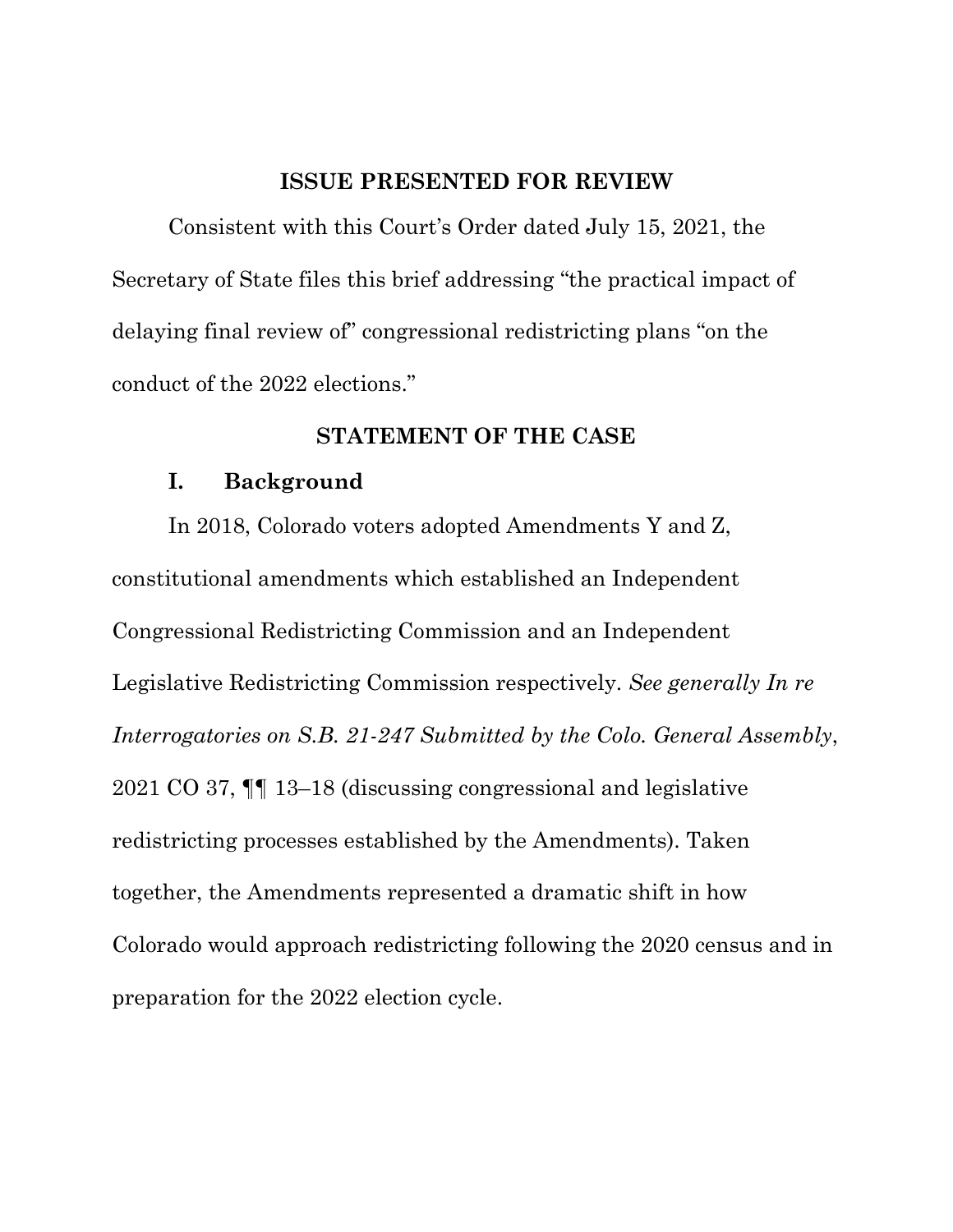Among other things, the Amendments prescribe a detailed timeline for the establishment, consideration, and adoption of legislative and congressional maps. Given that the 2022 elections will occur under the contours of the adopted maps, Amendment Y provides that the final stage in this process for congressional redistricting—the filing of a final, approved map with the Secretary of State—must occur "no later than December 15," Colo. Const. art. V, § 44.5(5). Similarly, Amendment Z provides that the state legislative map "shall" be approved by this Court and filed with the Secretary "no later than December 29." Colo. Const. art. V, § 48.3(5).

Working backwards, December 15 and 29 are the last in a series of interim deadlines established by the Amendments. Some, like the deadline for the development of a preliminary map for public comment, apply to the commissions. *See generally* Colo. Const. art. V, §§ 44.4, 48.2 (establishing processes for development and adoption of preliminary, staff, and final proposed plans by the redistricting commissions). The commissions have the ability to adjust these deadlines if conditions outside of their control make such adjustments necessary for the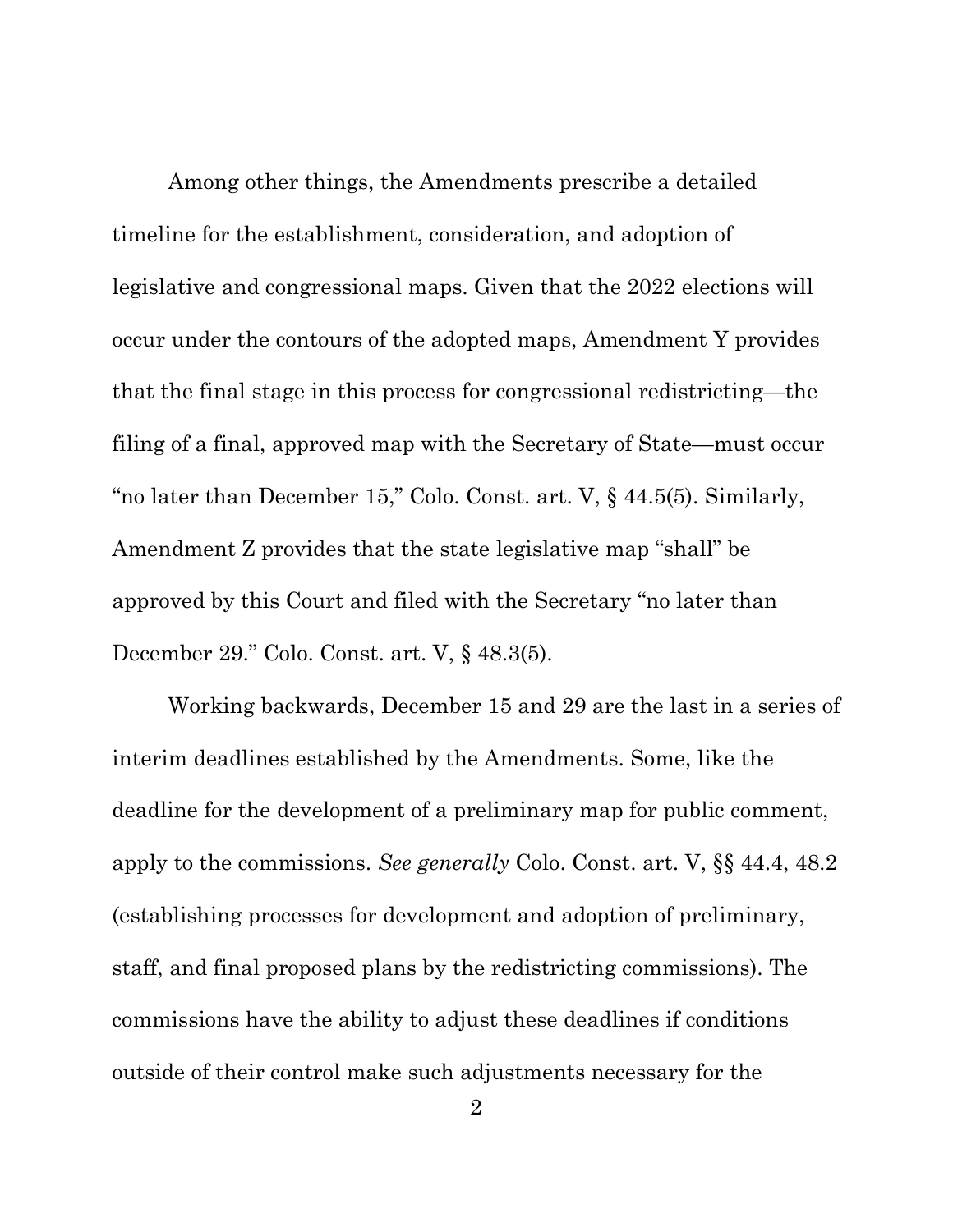commissions to deliver a final plan to this Court. Colo. Const. art. V,  $\S$ § 44.4(5)(c), 48.2(5)(c).

Other deadlines, including the December 15 and 29 deadlines for ordering that final maps be filed with the Secretary, apply to this Court. *See generally* Colo. Const. art. V, §§ 44.5, 48.3 (establishing process for supreme court review of final maps). The constitutional sections establishing these deadlines do not include language authorizing the commissions, or anyone else, to adjust those dates.

Earlier this year this Court addressed the disruption to this schedule caused by the Census Bureau's inability to deliver final census data to Colorado and other states in April as required by federal law. *In re Interrogatories on S.B. 21-247 Submitted by the Colo. General Assembly*, 2021 CO 37, ¶ 21 (citing 13 U.S.C. § 141(c)). The Court acknowledged that "the delay of the 2020 census data makes it difficult for the commissions to both make use of the up-to-date census data and submit plans within the constitutionally mandated timelines." *In re Interrogatories on S.B. 21-247 Submitted by the Colo. General Assembly*, 2021 CO 37, ¶ 21.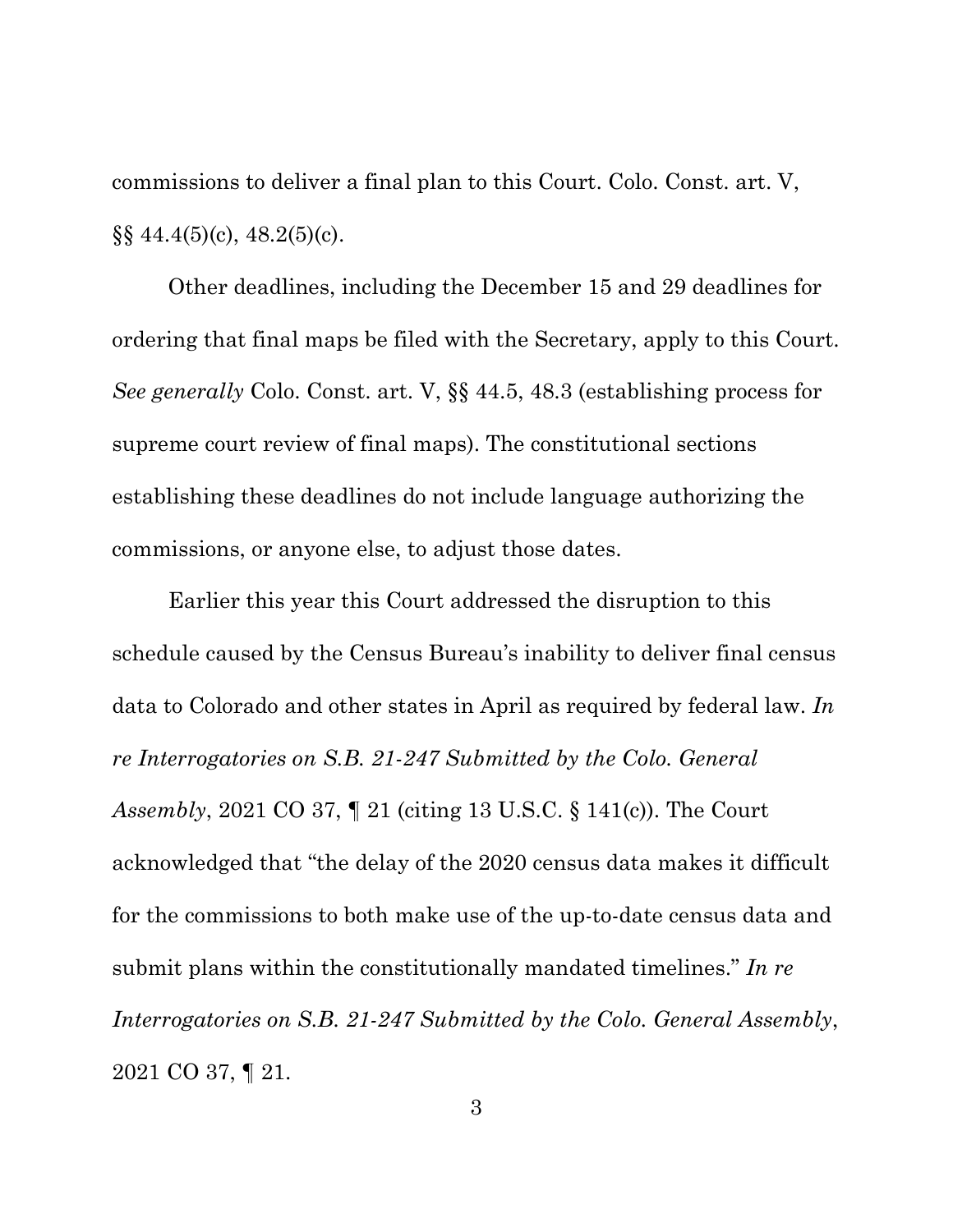#### **II. The Petition**

On July 13, 2021, the Independent Congressional Redistricting Commission filed a petition initiating this action. Pet for Jud. Review & Request for this Court to Establish a Schedule Under Colo. Const. Art. V, § 44.5(1), No. 2021SA208 (Colo. July 13, 2021) ("Pet."). The Petition establishes several notable facts.

First, the Petition recognizes that while the congressional commission may adjust deadlines that apply to its work, it may not adjust the deadlines that apply to this Court's review and approval of the congressional map. *Id.* at 8. Second, it notes that Colorado is one of the few states with the technological ability to use the "legacy format" data the Census Bureau intends to release on August 16, as opposed to needing to wait for the final, non-legacy format data on September 30. *Id.* at 18. Nonetheless, and finally, it acknowledges that the commission is unlikely to be able to submit a final plan to this Court for its review and approval by September 1, 2021. *Id.* at 15.

In light of these facts, the Petition asks this Court to establish a revised schedule for the Court's review and approval of the proposed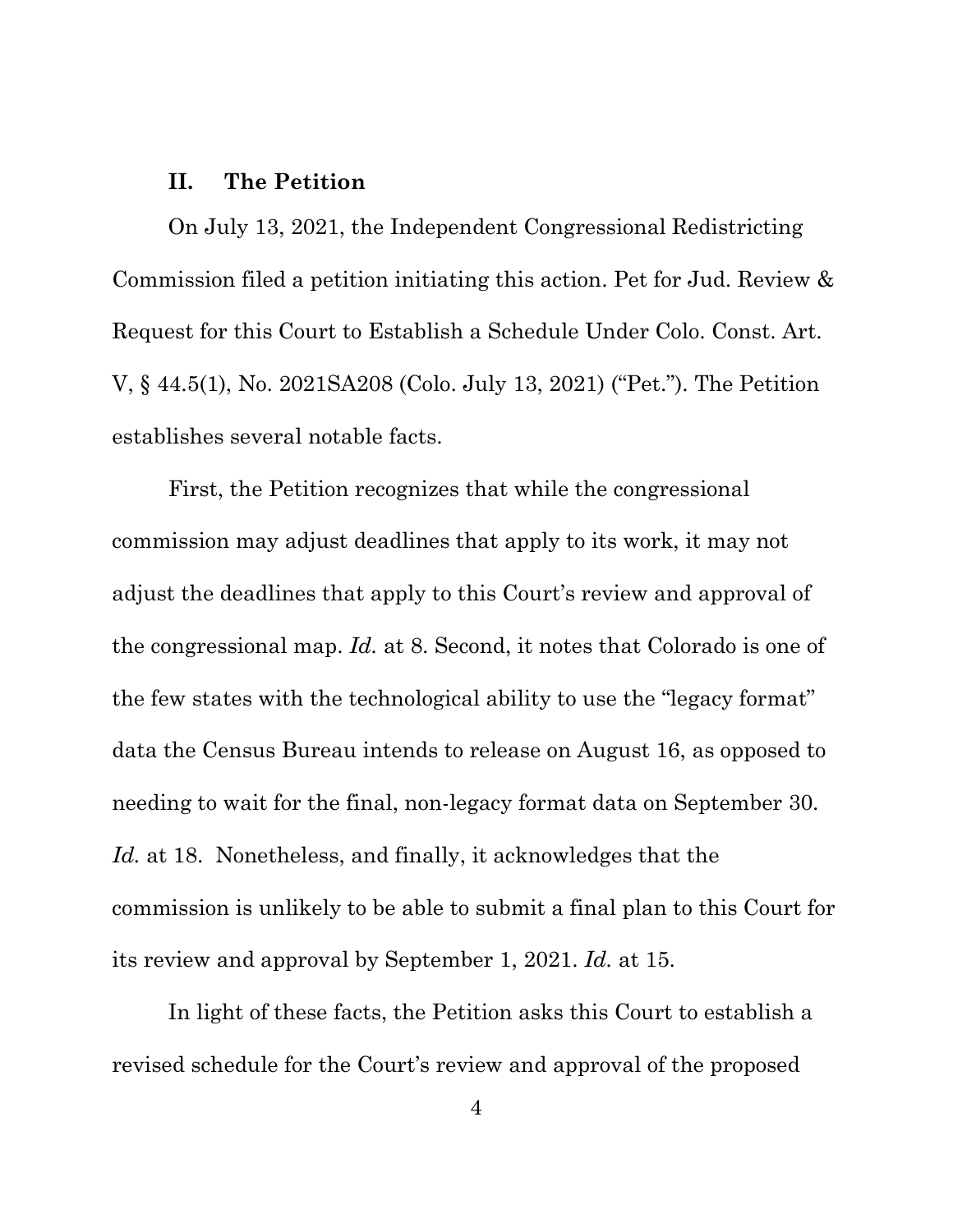congressional map. *Id.* at 26. The Petition offers two alternatives. Under the congressional commission's preferred schedule, the Court would receive a final plan from the commission no later than October 28. *Id.* at 16. Under the second proposal, the commission would "take additional, more restrictive measures" to adopt a final plan "as close to" the constitutionally prescribed date of September 1 as possible. *Id.*

#### **III. The Secretary's Role in Implementing the Final Maps**

In a sense, Amendments Y and Z establish a relay, in which decennial congressional and legislative maps are passed from one player to the next prior to implementation. The first stage of the process is conducted by the commissions. Consistent with their obligations, the commissions prepare preliminary plans, solicit public feedback and comment, prepare and approve staff plans, and ultimately submit a final proposed plan to this Court. *See* Colo. Const. art. V §§ 44.4; 48.2.

At this point, the Court takes up the baton. Specifically, it reviews the plans submitted by the commissions, entertaining submissions from interested parties who may object to the plans, and either approves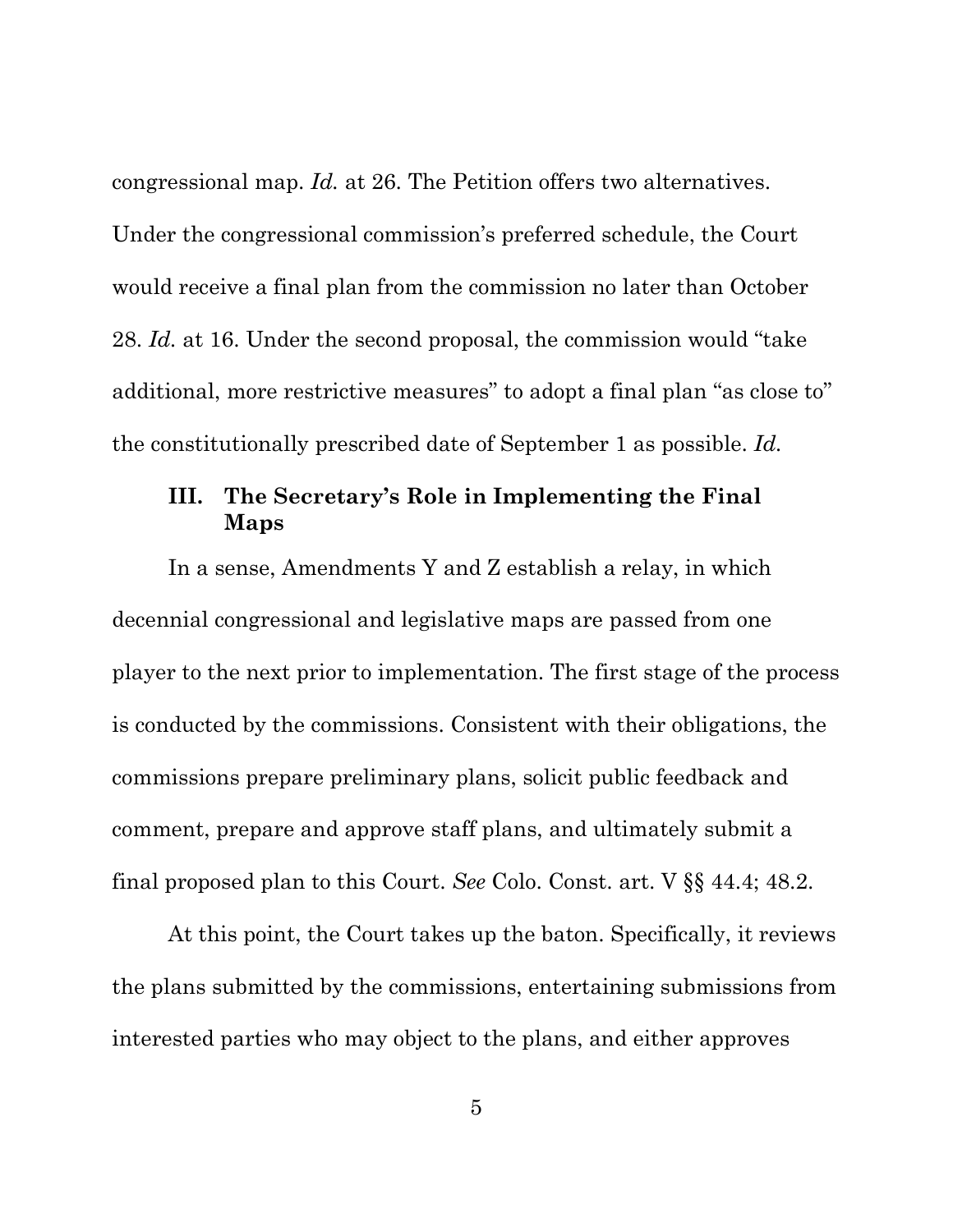those plans or returns them to the commissions. *Id.* §§ 44.5; 48.3. Once it approves the final maps, it orders those plans to be filed with the Secretary of State. *Id.*

The last leg in this relay is the complicated and multi-stage process of implementing the final, approved maps for the rapidly approaching 2022 elections. Once final maps are approved, Colorado county clerks and the Secretary's office must translate the plans approved by the Court into county-level precincts, assign individual voters to their assigned precincts (and thus, to their assigned congressional and legislative districts) within the state's voter database, and prepare the maps for use in the election.

Under the best of circumstances, this time-consuming process must happen quickly. Candidates seeking to petition onto the 2022 major party primary ballots may begin collecting signatures in their respective districts on January 18, 2022. § 1-4-801(5), C.R.S. (2020). And counties are otherwise required to have their new precinct maps completed by January 31, 2021. § 1-5-103(1).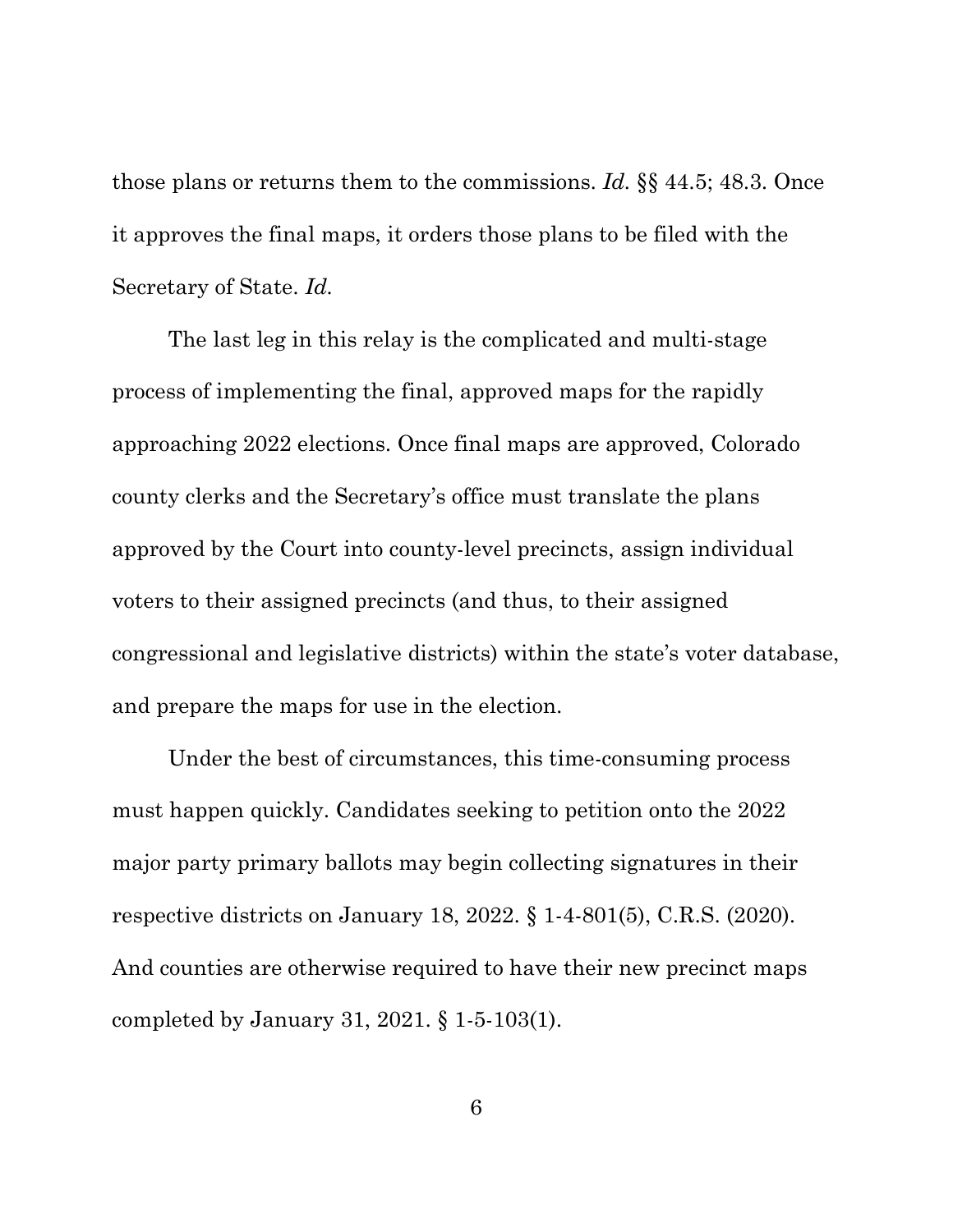Thus, Amendments Y and Z envision a smooth, successive process with defined roles. The commissions develop the maps and solicit public feedback. This Court reviews and approves those maps under a strict set of guidelines. County clerks and the Secretary take the final, approved maps and ensure the 2022 elections occur under their bounds.

#### **ARGUMENT**

The Secretary takes no position as to the flexibility of certain interim deadlines in Amendments Y and Z. The deadlines to file final, approved maps with the Secretary, however, are inflexible. Practically speaking, final, approved maps must be filed with the Secretary no later than the end of December 2021. Any later would require the June 2022 primary election date to be adjusted. Even if such an adjustment could occur without leading to confusion and disenfranchisement, the federal calendar provides no more than a month of flexibility into which the primary could be moved.

From a practical perspective, any schedule which results in the Secretary receiving maps in 2022 is likely to interfere with Colorado's ability to conduct the orderly, timely, and accurate elections for which it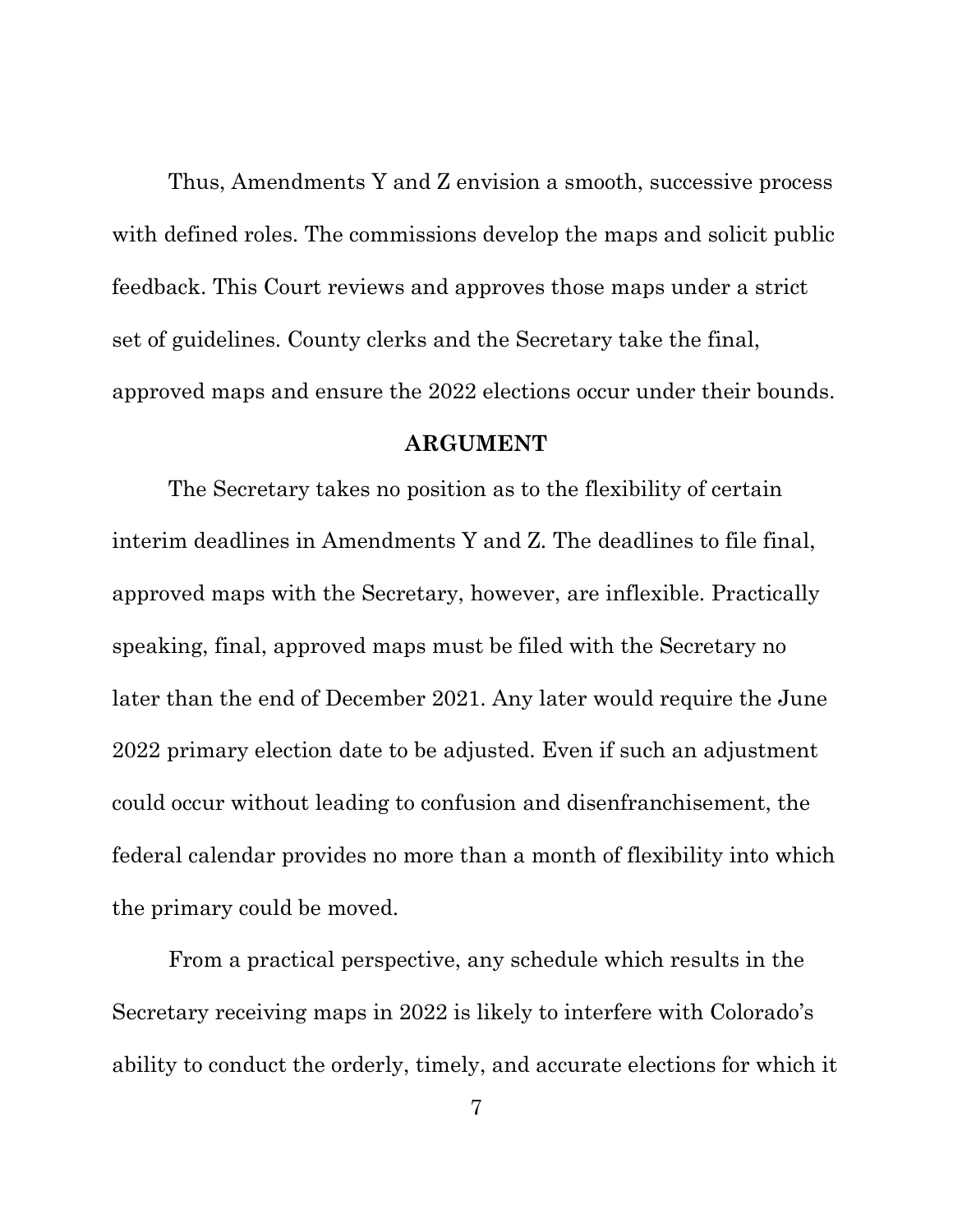is known. Any schedule entered by the Court should ensure that final, approved maps are filed with the Secretary by the end of 2021.

#### **I. The later deadlines established by the Amendments are subject to less flexibility than their predecessors.**

Although Amendments Y and Z establish many deadlines, those deadlines are not uniformly flexible. Instead, the Amendments reflect the relative significance of the later deadlines. For starters, the Amendments outline only a general timeline for the commissions to develop a preliminary plan. *See* Colo. Const. art. V, §§ 44.4(1), 48.2(1). Many of the subsequent deadlines applicable to the commissions' work are established by the constitutional text, but the Amendments explicitly authorize the commissions to adjust those deadlines "if conditions outside the commission's control require such an adjustment." *See id.* §§ 44.4(5)(c), 48.2(5)(c).

As the deadlines begin to approach the end of the redistricting year, however, the flexibility offered by the Amendments disappears. Once a plan has been filed with this Court, the Court "shall" approve or return the plans submitted by the congressional and legislative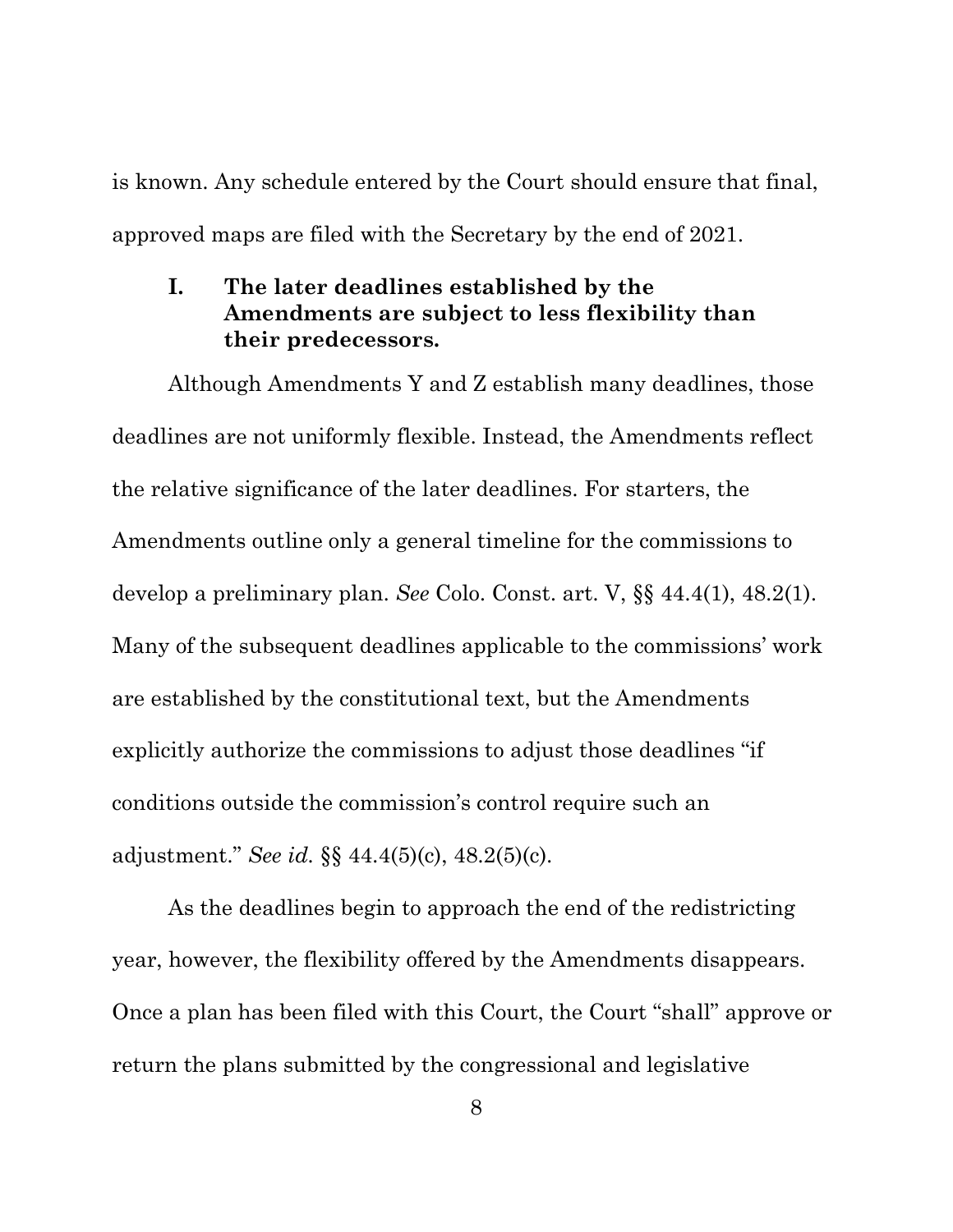commissions by November 1 and November 15, respectively. *Id.*  $\S\S 44.5(4)(a)$ ,  $48.3(4)(a)$ . If the Court returns the plans, the commissions have a condensed schedule to consider and adopt a new plan. *Id.*  $\S\S 44.5(4)(b)$ –(c),  $48.3(4)(b)$ –(c). And finally, the Court "shall approve plans" for the congressional and legislative districts "no later than" December 15 and December 29, respectively. *Id.* §§ 44.5(5), 48.3(5).

Unlike the constitutional sections applicable to the commissions, those relevant to this Court's review contain no explicit mechanism by which the Court may adjust these deadlines. The Court is empowered, however, to adopt rules related to its "review and determination" of the congressional and legislative maps, and to establish a "schedule" upon which to hear arguments related to that review and determination. *Id.* §§ 44.5(1), 48.3(1). But this grant of flexibility as to the Court's review and determination does not extend to the deadline for the Court's approval of final maps or its order that such maps be filed with the Secretary. That mandate is found in separate subsections, *id.* §§ 44.5(5), 48.3(5), and states that the Court "shall" approve the maps and order them filed with the Secretary "no later than" December 15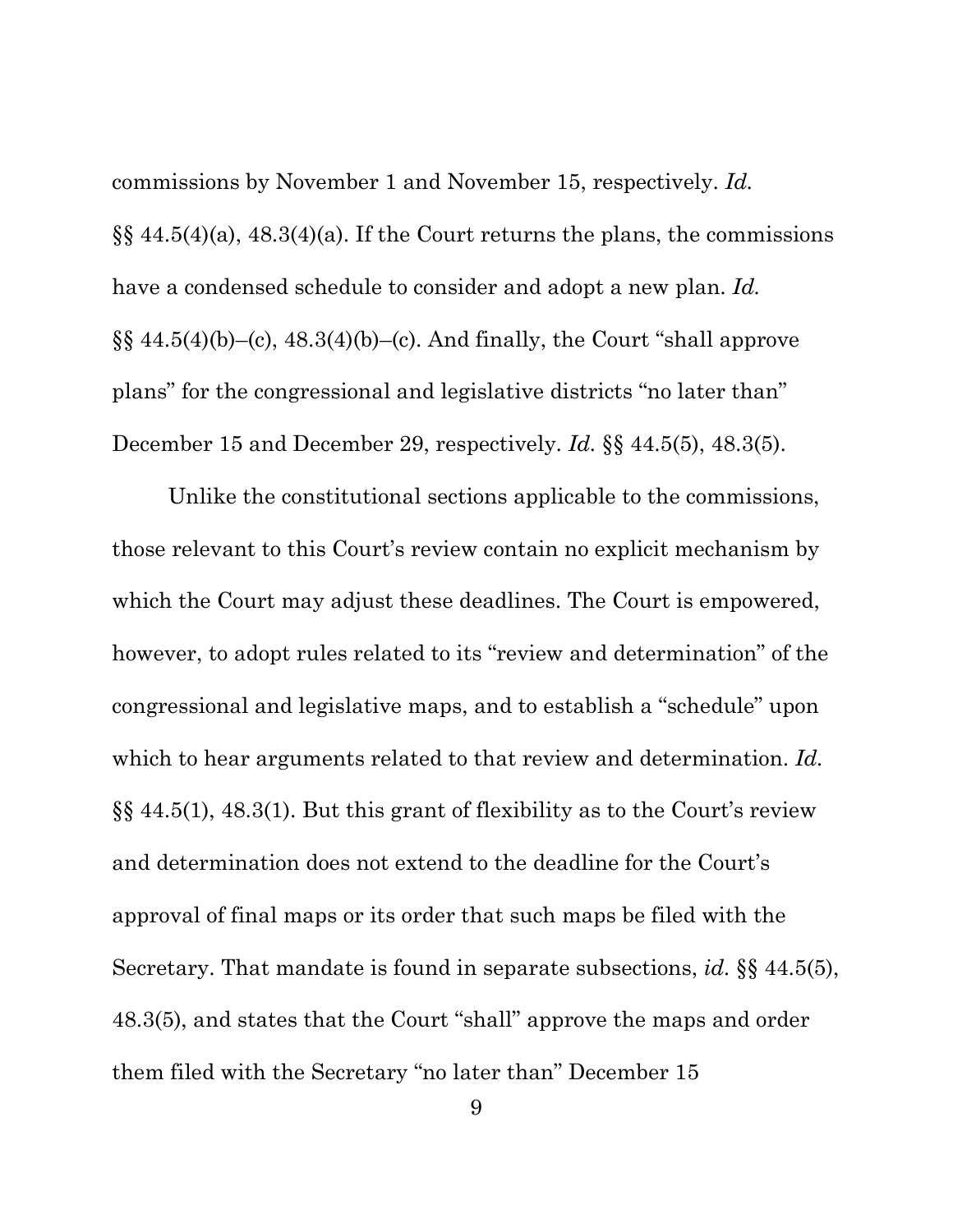(congressional) and December 29 (legislative). *See Patterson Recall Comm., Inc. v. Patterson*, 209 P.3d 1210, 1218 (Colo. App. 2009) (concluding that the word "shall" when used in constitutional provisions is presumed to have a mandatory meaning).

This increasingly inflexible structure is driven by the 2022 election calendar, which also is largely inflexible. The 2022 elections, including the primary election, must occur under the boundaries established by these maps. As the redistricting process approaches the elections, flexibility must give way to predictability so that the Secretary, county clerks, candidates, and political parties can prepare for the primary and general elections.

"Ballots and elections do not magically materialize. They require planning, preparation, and studious attention to detail if the fairness and integrity of the electoral process is to be observed." *Perry v. Judd*, 471 Fed. App'x 219, 226 (4th Cir. 2012)); *see also Garcia v. Griswold*, No. 20-cv-1268-WJM, 2020 WL 4926051, at \*4 (D. Colo. Aug. 21, 2020). Whereas early deadlines can be flexible without disrupting the electoral process, the latter dates must occur as scheduled "if some order, rather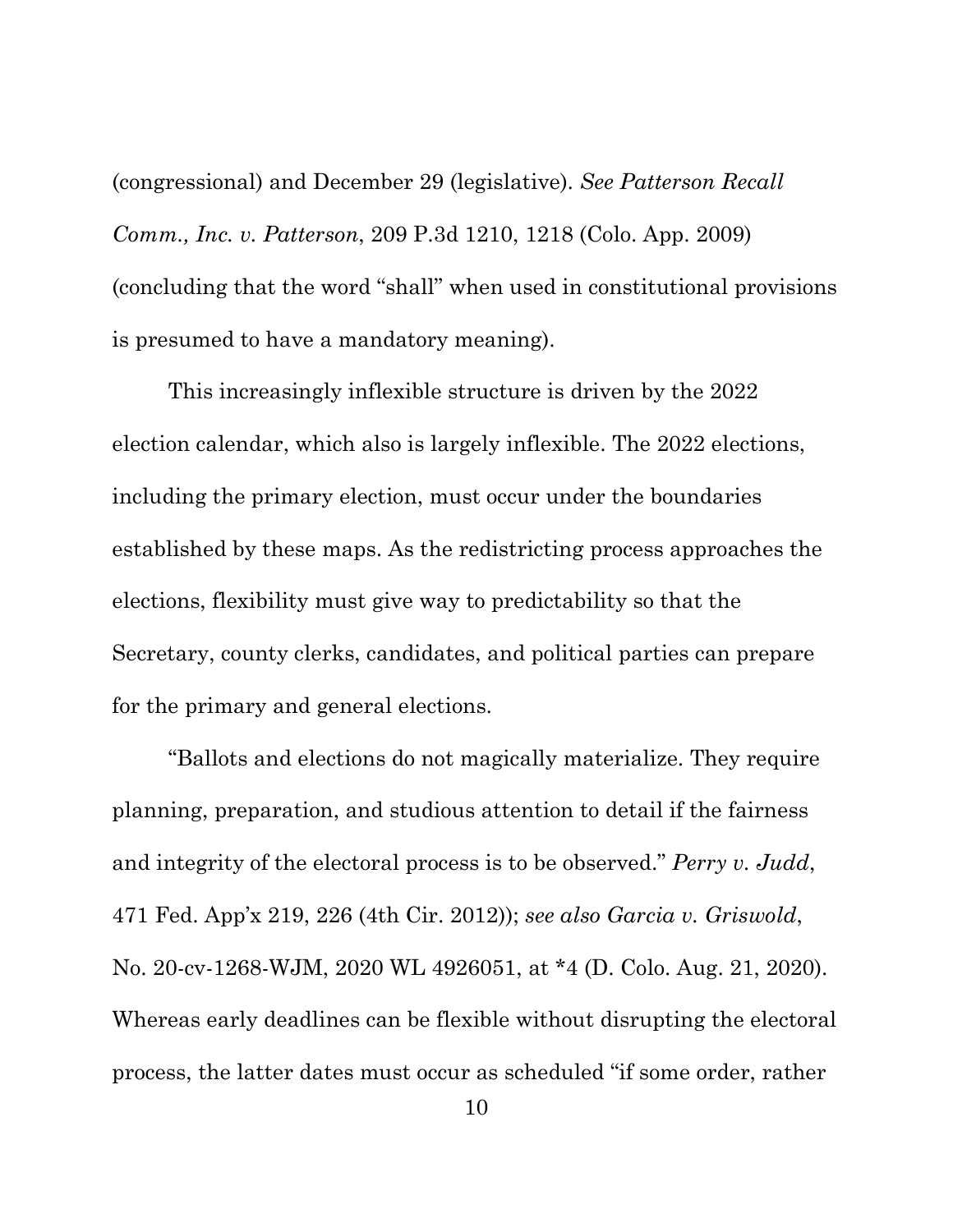than chaos, is to accompany the democratic processes." *Storer v. Brown*, 415 U.S. 724, 730 (1974).

Any schedule established by the Court must reflect this tiered flexibility and ensure that final, approved maps are filed with the Secretary of State by the end of 2021.

#### **II. Failure to file final, approved maps with the Secretary before the end of 2021 will require the June 2022 primary to be moved.**

As the Secretary previously outlined for this Court, the delivery of final maps is the first step in a complicated process by which the Secretary of State's office and Colorado's county clerks digest the maps and apply them to the upcoming election. *See generally In re: Interrogatory on SB 21-247 Submitted by the Colo. General Assembly*, Br. of the Colo. Secretary of State, No. 2021SA146 (May 13, 2021). Once the statewide boundaries are set, county election officials must reconfigure precinct boundaries so that no precinct overlaps with congressional or state legislative district boundaries and so that each precinct continues to meet the statutory target of just 1,500 voters per precinct. Decl. of Dwight Shellman ("Shellman Decl."), ¶ 6 *attached as*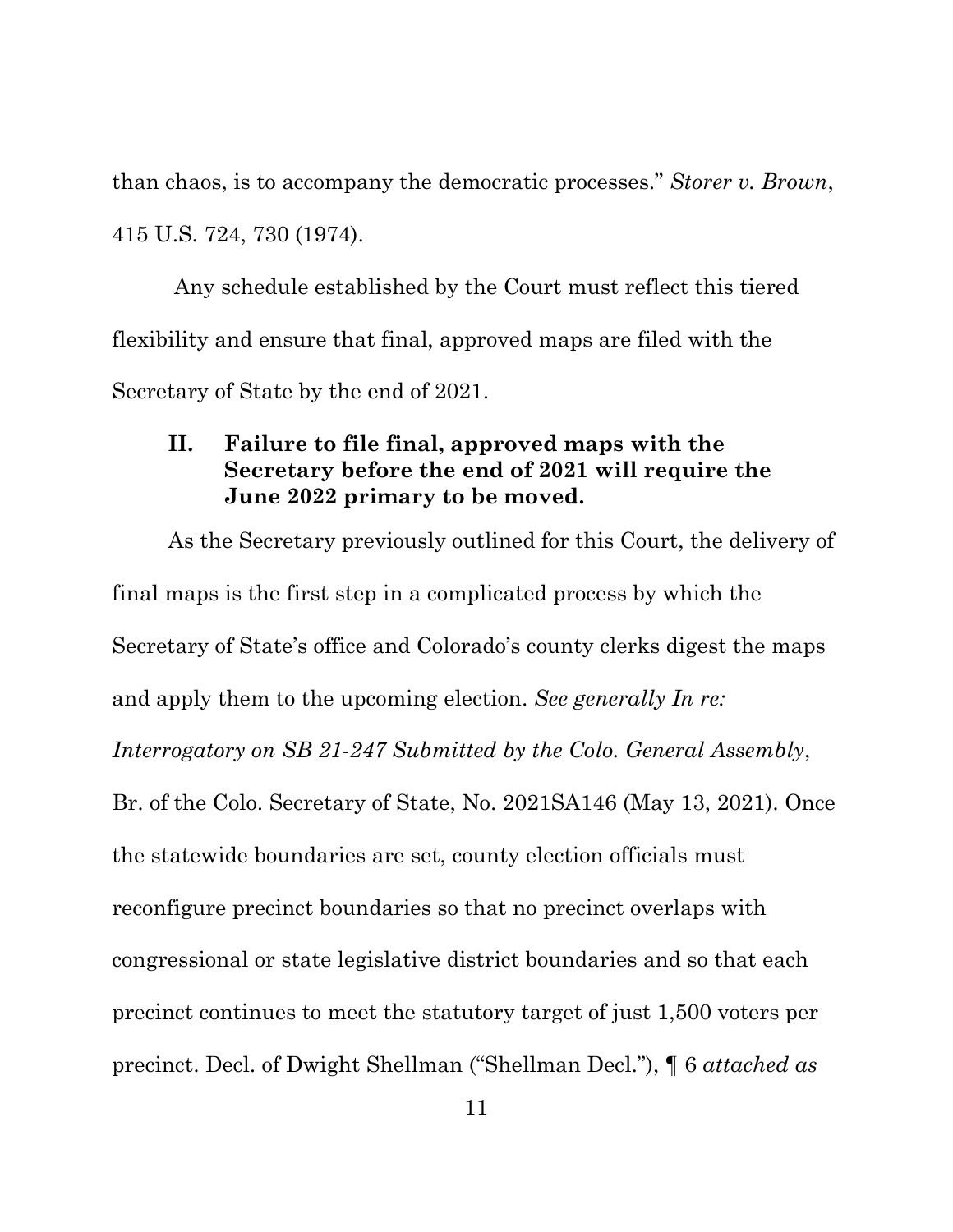Ex. A. This time-consuming task requires the manual re-assignment of voters displaced by precincts that are modified based on new congressional or legislative boundaries. *Id.* ¶ 7.

Under the best of circumstances, with all final maps filed with the Secretary by December 29, 2021, finishing this work before the counties' January 31, 2022 deadline for approving new precincts, § 1-5-103(1), would be a challenge. *Id.* ¶ 9. If the maps are delayed, this challenge becomes virtually impossible, and the June 2022 election would need to be delayed.

This is because administering the earliest stages of Colorado's elections is akin to carefully positioning a domino set—after the first have begun to fall, it becomes virtually impossible to shift later deadlines without imperiling the remainder of the election calendar. County clerks, for example, must provide the county chairpersons of major political parties a list of voters eligible to participate in precinct caucuses by February 8, 2022. § 1-3-101(3)(a); Shellman Decl.  $\P\P$  10–12. This is the first step in the major party caucus process, in which precinct caucuses nominate delegates to county assemblies, where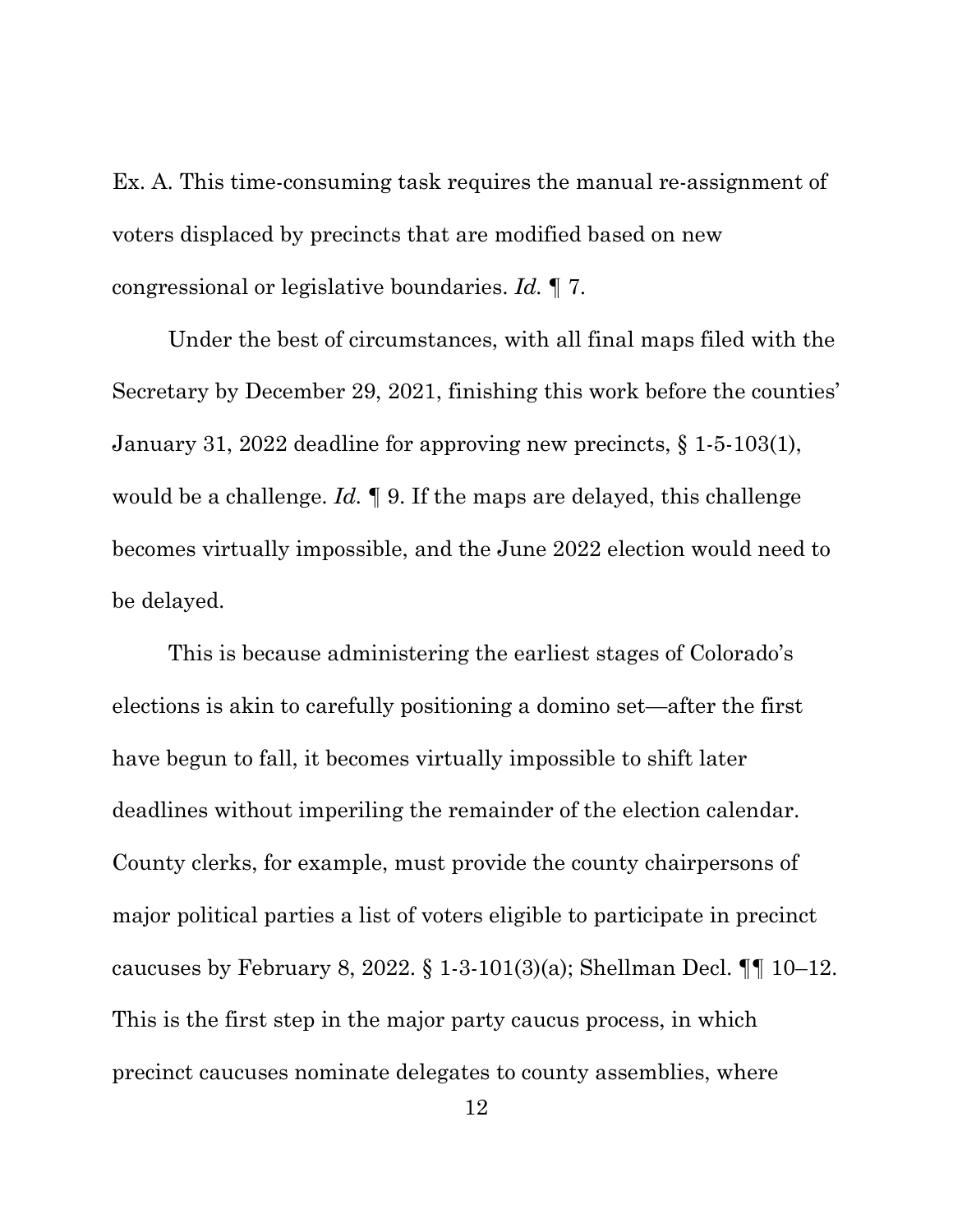delegates are nominated to state assemblies. *See* § 1-4-602(1)(a)(1). Delayed adoption of precinct boundaries will cause county clerks to miss the initial deadline. If so, major party precinct caucuses, currently scheduled by law for March 1, 2022,  $\S 1-3-102(1)(a)(I)$ , cannot occur as scheduled. This would, in turn, delay county and state assemblies.

Setting aside the caucuses, the June 28, 2022 primary election itself establishes deadlines that would be virtually impossible to meet if maps are not delivered on time. The Secretary must deliver the ballot order and content to county clerks by April 29, 2022, 60 days before the primary election.  $\S 1-5-203(1)(a)$ . And to comply with the federal Uniformed and Overseas Citizens Absentee Voting Act ("UOCAVA"), 52 U.S.C. § 20302(a)(8)(A), ballots must be printed in time to be mailed to eligible military and overseas voters by May 14, 2022—45 days before the June 28, 2022 primary election, § 1-8.3-110(1).

The following is a non-exhaustive list of statutory deadlines related to the June 28, 2022 primary election that would likely need to be revised if maps are not filed with the Secretary by the end of 2021: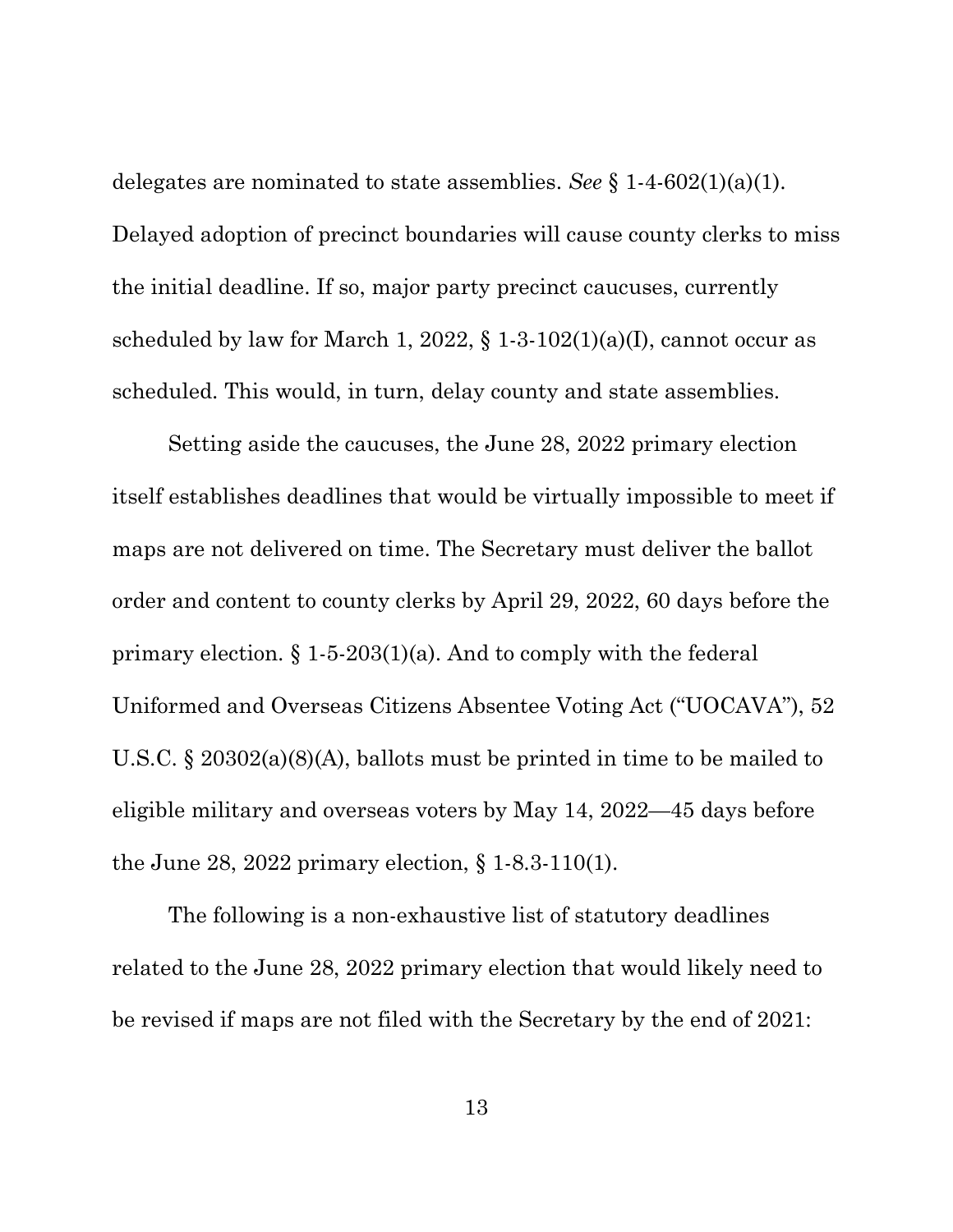- **January 18, 2022**: first day to circulate major party candidate petitions. § 1-4-801(5).
- **January 31, 2022:** last day to complete changes in boundaries of, or to create new, precincts for partisan elections. § 1-5-103(1).
- **February 7, 2022**: first day to circulate minor party candidate petitions.  $\S 1-4-802(1)(d)(II)$ .
- **February 28, 2022**: last day for county clerks to submit their election plans to the Secretary of State for the primary election.  $§ 1-7.5-105(1.3).$
- **March 1, 2022**: Republican and Democratic Party precinct caucuses must occur on this date.  $\S 1-3-102(1)(a)(I)$ .
- **March 15, 2022**: last day to file major party candidate petitions.  $§ 1-4-801(5)(a).$
- **April 4, 2022**: last day to file minor party candidate petitions. § 1-  $4-802(1)(f)(II)$ .
- **April 16, 2022**: last day to hold major or minor party state assemblies. § 1-4-601(1).
- **April 20, 2022**: last day for each political party to file with the Secretary the certificates of designation of each assembly that nominated candidates for any national or state office or for member of the general assembly.  $\S 1-4-604(6)(a)$ .
- **April 22, 2022**: last day for a write-in candidate to file an affidavit of intent for the primary election. § 1-4-1102(1).
- **April 26, 2022**: last day for election judges to be certified to the relevant designated election officials. § 1-6-104(1).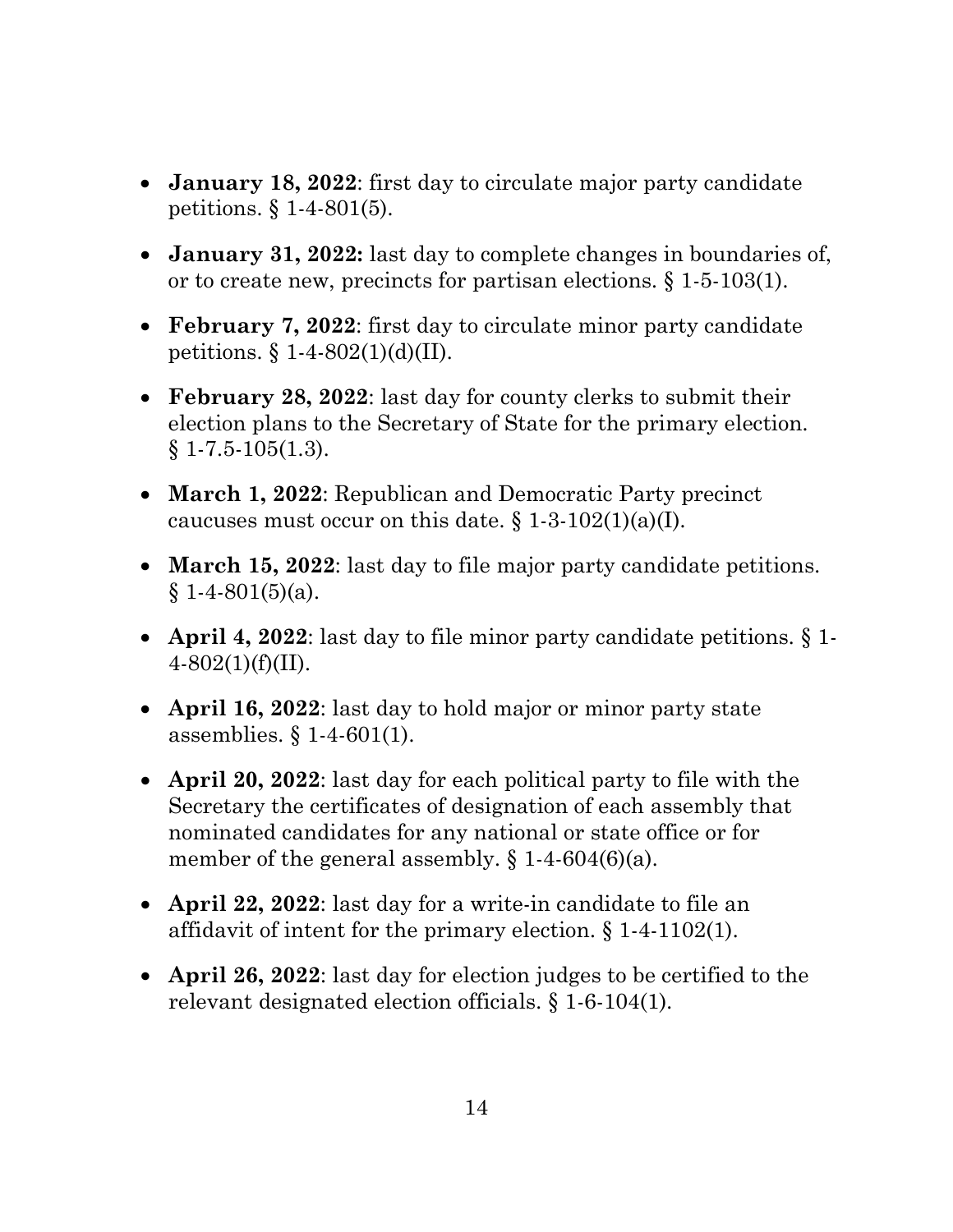- **April 29, 2022**: last day for the Secretary to deliver the certified Primary Election ballot order and content to county clerks. § 1-5-  $203(1)(a)$ .
- **May 14, 2022**: deadline for county clerks to transmit primary election ballots to military and overseas voters. § 1-8.3-110(1).
- May 14, 2022: first day a county clerk may begin issuing ballots for the primary election to eligible electors who request one in person at the clerk's office.  $\S 1-7.5-107(2.7)$ .
- **May 19, 2022**: first day an unaffiliated candidate may circulate or obtain signatures on a petition for nomination for the General Election.  $§ 1-4-802(1)(d)(I)$ .
- **May 27, 2022**: ballots for the primary election must be printed and in possession of the county clerk. § 1-5-402(1).
- **May 27, 2022**: county clerks must begin issuing ballots for the primary election to eligible electors who request one in person at the county clerk's office.  $\S 1-7.5-107(2.7)$ .
- **June 6, 2022**: first day that mail ballots for the primary election may be mailed to non-military and overseas voters. § 1-7.5-  $107(3)(a)(I).$
- **June 10, 2022**: last day to send out initial mail ballots for the primary election.  $\S 1-7.5-107(3)(a)(I)$ .
- **June 20–28, 2022**: the minimum number of required voter service and polling centers must be open for the primary election during these dates.  $§ 1-7.5-107(4.5)(c)$ .
- **June 21, 2022**: first day the minimum number of required Drop Boxes must be open for the primary election. § 1-7.5-107(4.3)(b).
- **June 28, 2022**: primary election. §§ 1-4-101(1), 1-7-101(1).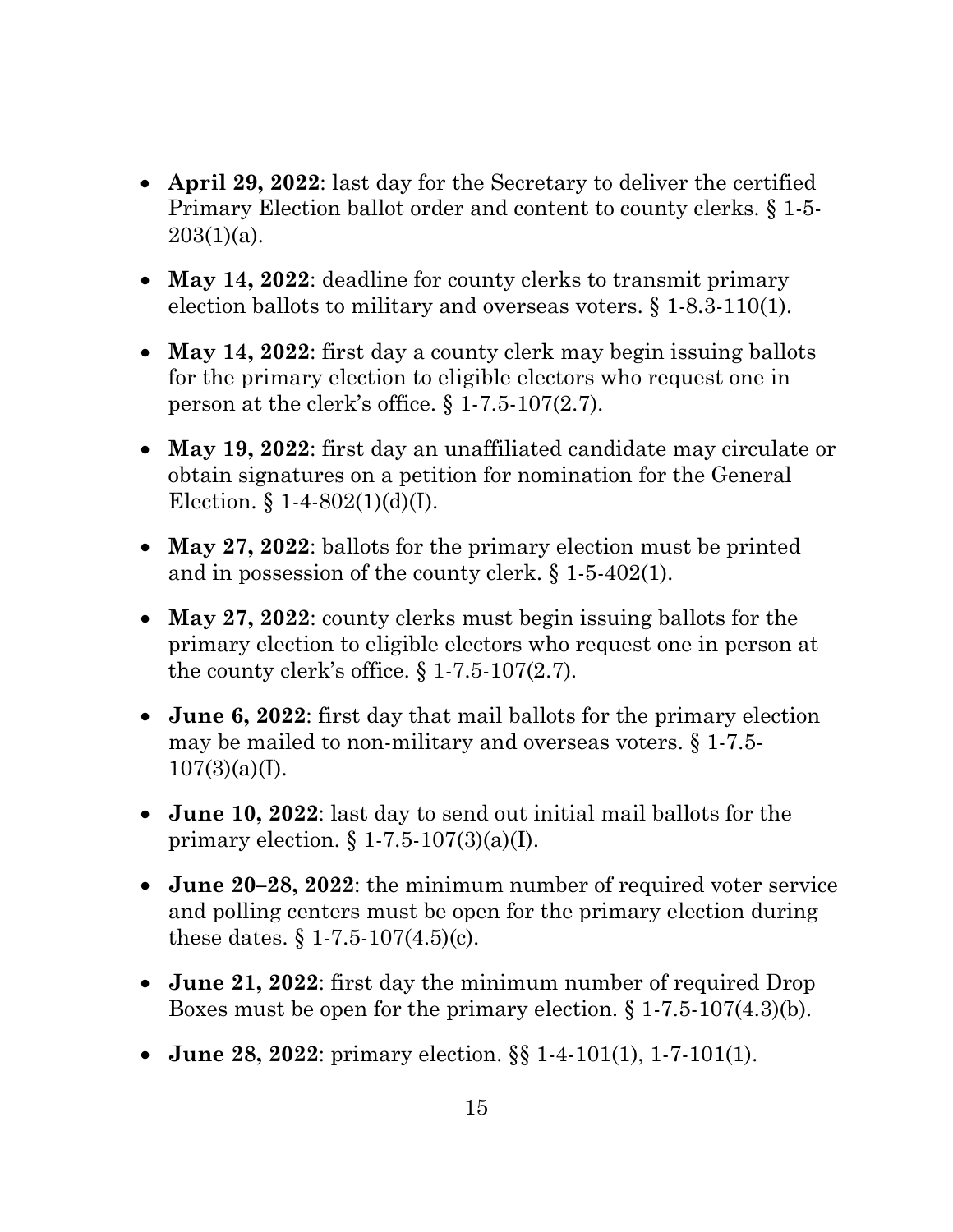The Secretary, county clerks, political parties, and potential candidates are already planning around these deadlines. And any delay in delivery of the final legislative and congressional maps to the Secretary will require adjustments. Such adjustments will be complicated by the cascading nature of the dates. For example, the Secretary must approve each county's primary election plan "within 15 days of receiving that plan."  $\S 1-7.5-105(2)$ (a). Those plans, in turn, are due to the Secretary "no later than one hundred twenty days prior to the election." § 1-7.5-105(1). This means that the date by which the Secretary must approve a county's election plan is contingent on the date on which she receives that plan, which itself is contingent on the date of the primary election.

Similarly, major party candidates petitioning onto the primary election ballot must submit their petitions to the Secretary of State no later than March 15, 2022.  $\S$  1-4-801(5)(a). But candidates can begin circulating those petitions on January 18, 2022. *Id.*

If the final maps are not filed with the Secretary until 2022, these deadlines will be impossible to meet. Because of the cascading and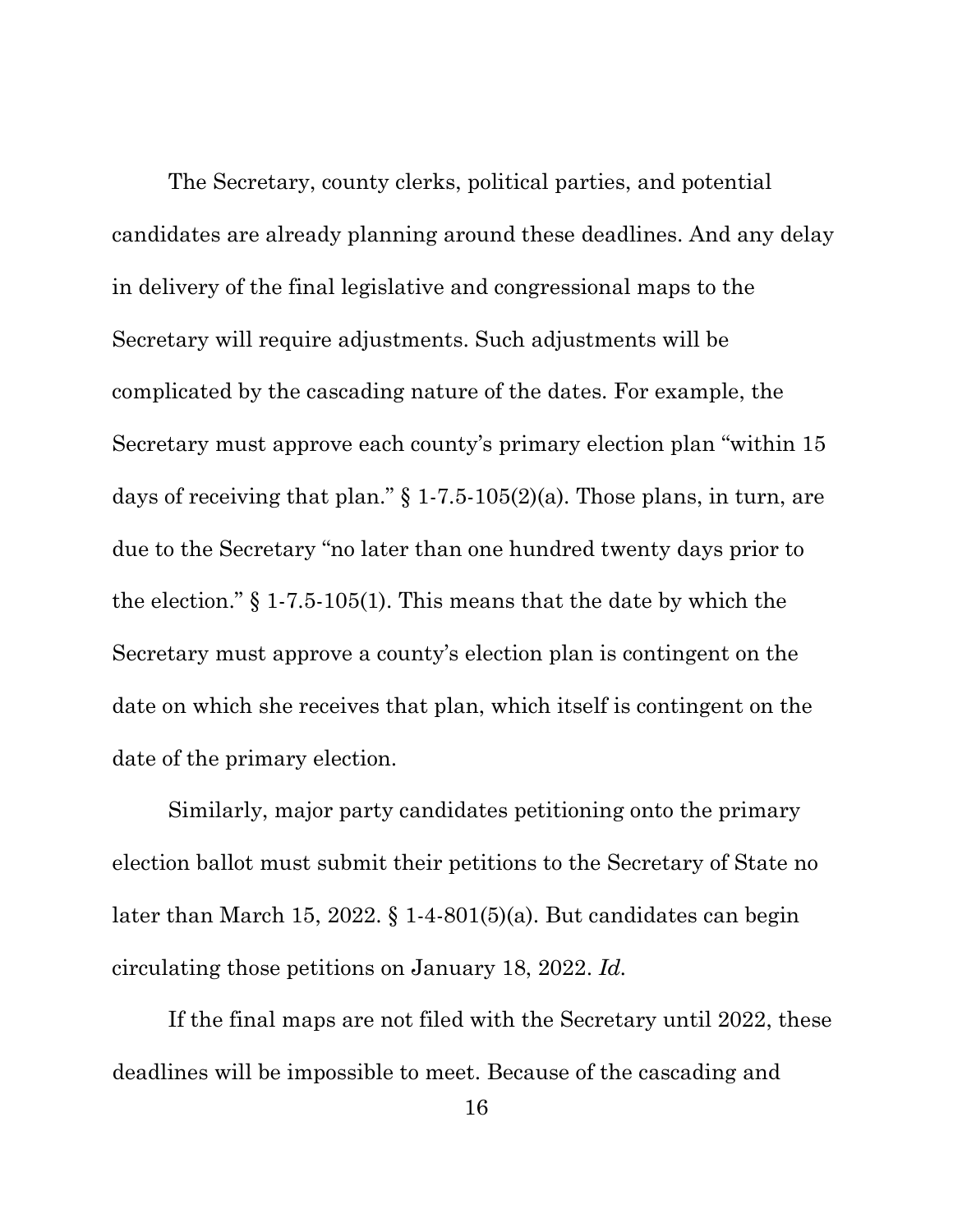interrelated nature of these deadlines, any delay would leave the Secretary and the General Assembly scrambling to rearrange their carefully positioned dominos after the first have already begun to fall.1 This, in turn, would threaten the ability of the Secretary, county clerks, and the General Assembly to ensure that each eligible voter is able to cast primary and general election ballots in 2022.

The safest way to ensure the 2022 elections proceed as planned is to require that final, approved maps be filed with the Secretary by the December 15 and 29, 2021 deadlines mandated by Amendments Y and Z, respectively. Colo. Const. art. V, §§ 44.5(5), 48.3(5). The Petition apparently assumes that the final congressional maps will be filed with the Secretary by the end of 2021. *See, e.g.*, Pet. at 19 ("Even if the Commission submits its final plan on the last possible day, this Court will have over two months to review and approve a final redistricting

<sup>&</sup>lt;sup>1</sup> In a worst-case scenario, a candidate may later be deemed ineligible for office in the district in which she collected petition signatures. Such a situation could result in ineligible candidates appearing on ballots, votes for those ineligible candidates being counted, and ensuing election contests. *See Hanlen v. Gessler*, 2014 CO 24, ¶¶ 36–39.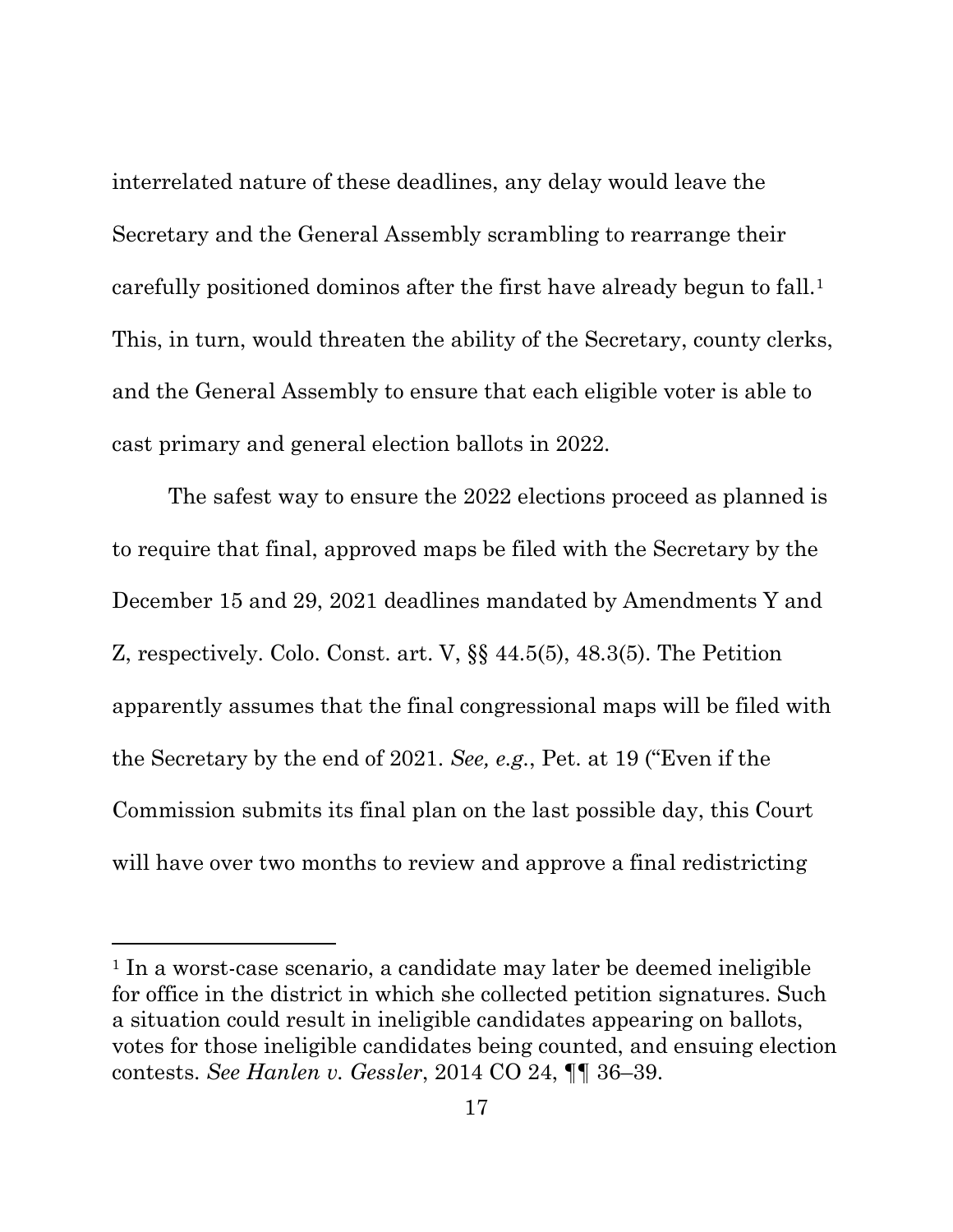plan *before the end of the calendar year*.") (emphasis added). The Secretary urges the Court to adopt a schedule that ensures this is the case.

#### **III. The state has a narrow window within which it could adjust the date of the 2022 primary election.**

If final, approved maps are not filed with the Secretary by the end of 2021, the June 28, 2022 primary election will need to be pushed to a later date. As a practical matter, the mechanics of moving the election will be difficult. Given that the initial deadlines related to the June 28, 2022, primary arise as early as January 18, 2022, there will be only a couple of weeks between when the delay in receiving the maps becomes apparent and before the deadline dominos begin to fall. Moving the primary during this time would require significant effort and alignment from many parties.

Even if these parties are able to move the primary, such an adjustment would impose significant administrative burdens on the Secretary and county clerks, who will be tasked with shifting numerous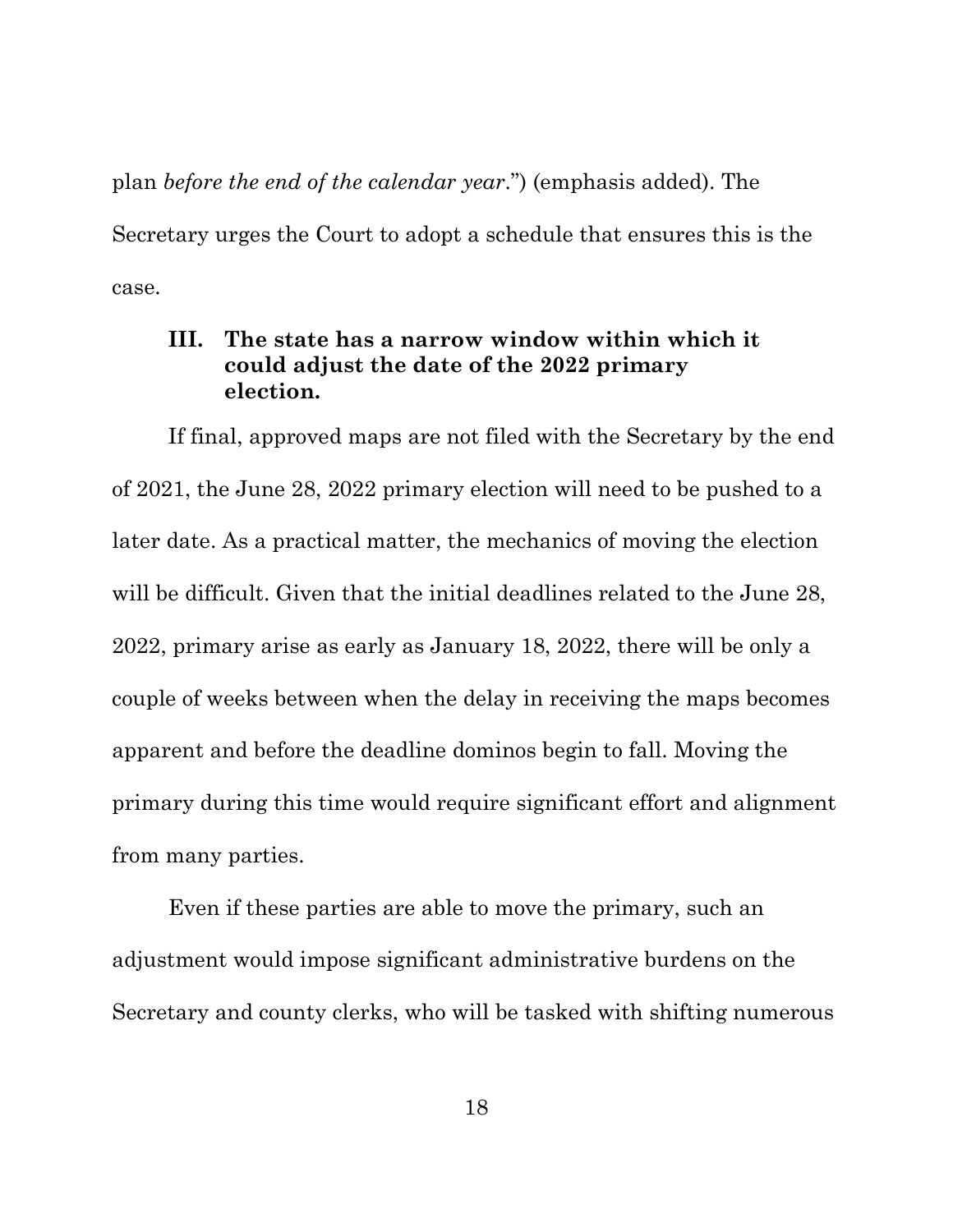statutory and regulatory deadlines that currently contemplate a June 28, 2022 primary.

Finally, even assuming that those administrative burdens can be navigated, the June 28, 2022 primary election can be delayed by *no more than one month* if Colorado is to comply with its obligations under federal law.

Under federal law, the 2022 general election must occur on November 8, 2022. 2 U.S.C. § 7. That deadline is inflexible. And under UOCAVA, the state must mail eligible military and overseas voters a general election ballot no later than September 24, 2022. 52 U.S.C. § 20302(a)(8)(A). To meet this deadline, Colorado must adhere to the existing general election ballot certification deadline of September 12, 2022. Decl. of Hilary Rudy ("Rudy Dec.") ¶ 9, *attached as* Ex. B. The Secretary anticipates that to comply with these federal deadlines, the primary election can occur no later than July 26, 2022. *Id.* ¶ 10.

The UOCAVA deadlines that impose these constraints are inflexible. During past election cycles, the federal government has closely monitored states' election activity to ensure their ability to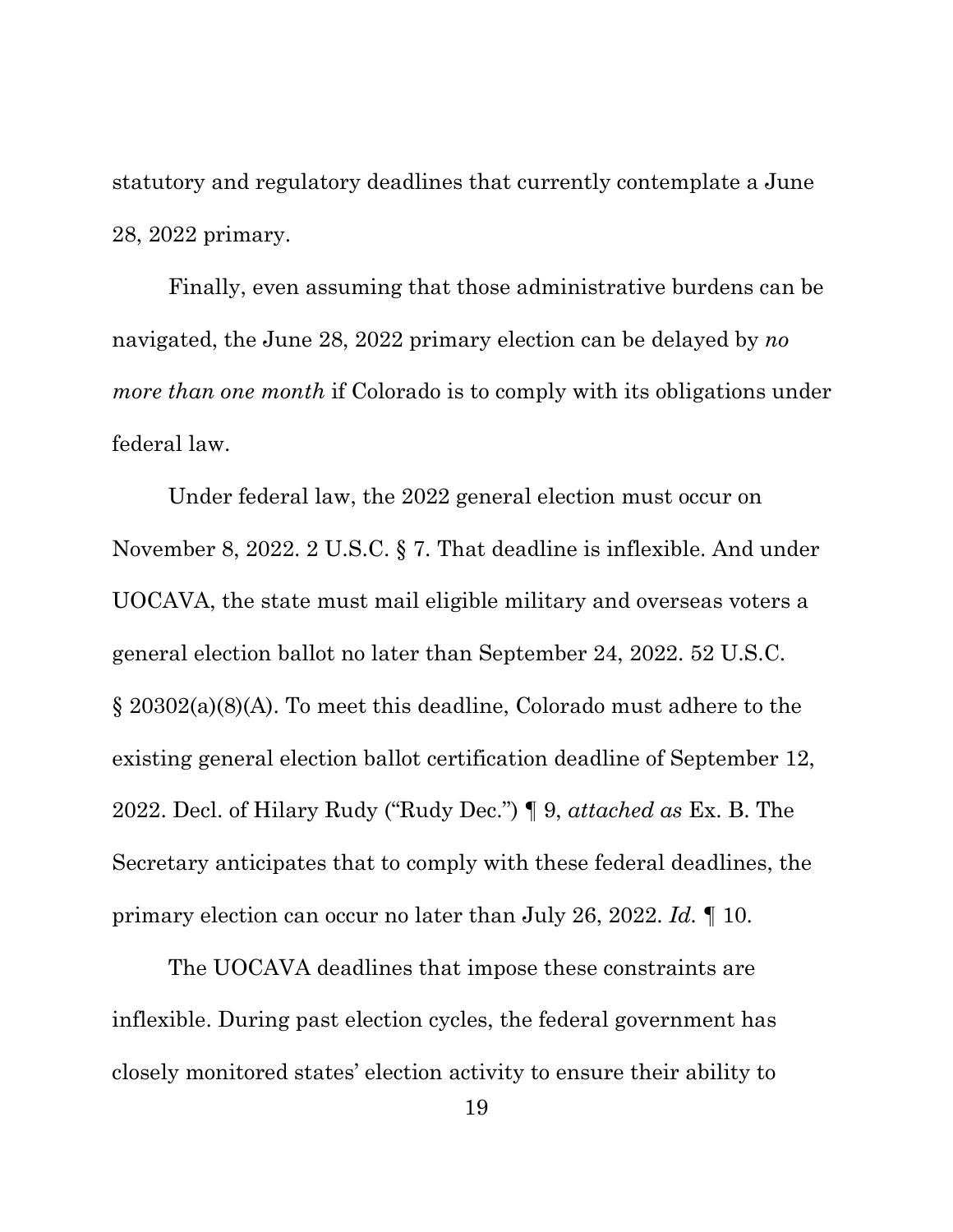certify an election ballot in time to transmit them to overseas UOCAVA voters. *See, e.g.*, Letter from Lema Bashir, Trial Attorney, U.S. Department of Justice, to Secretary of State Wayne Williams (May 1, 2018), *attached as* Ex. C.

Thus, even if the General Assembly and the Governor are able, presumably through the invocation of a special session, to mitigate a delay in the implementation of final, approved maps by enacting statutory changes to move the primary election—and even if the Secretary, county clerks, and countless other officials are able to move that election and its dozens of associated dates once the delay becomes known—moving the primary election can accomplish only so much. At most the primary election can be pushed back by four weeks. Any schedule entered by the Court should reflect this urgency.

#### **CONCLUSION**

While the Secretary of State takes no position on the propriety of adjusting certain intermediary deadlines found in Amendments Y and Z, she respectfully requests that the schedule established by the Court ensures that the ultimate deadlines for final, approved congressional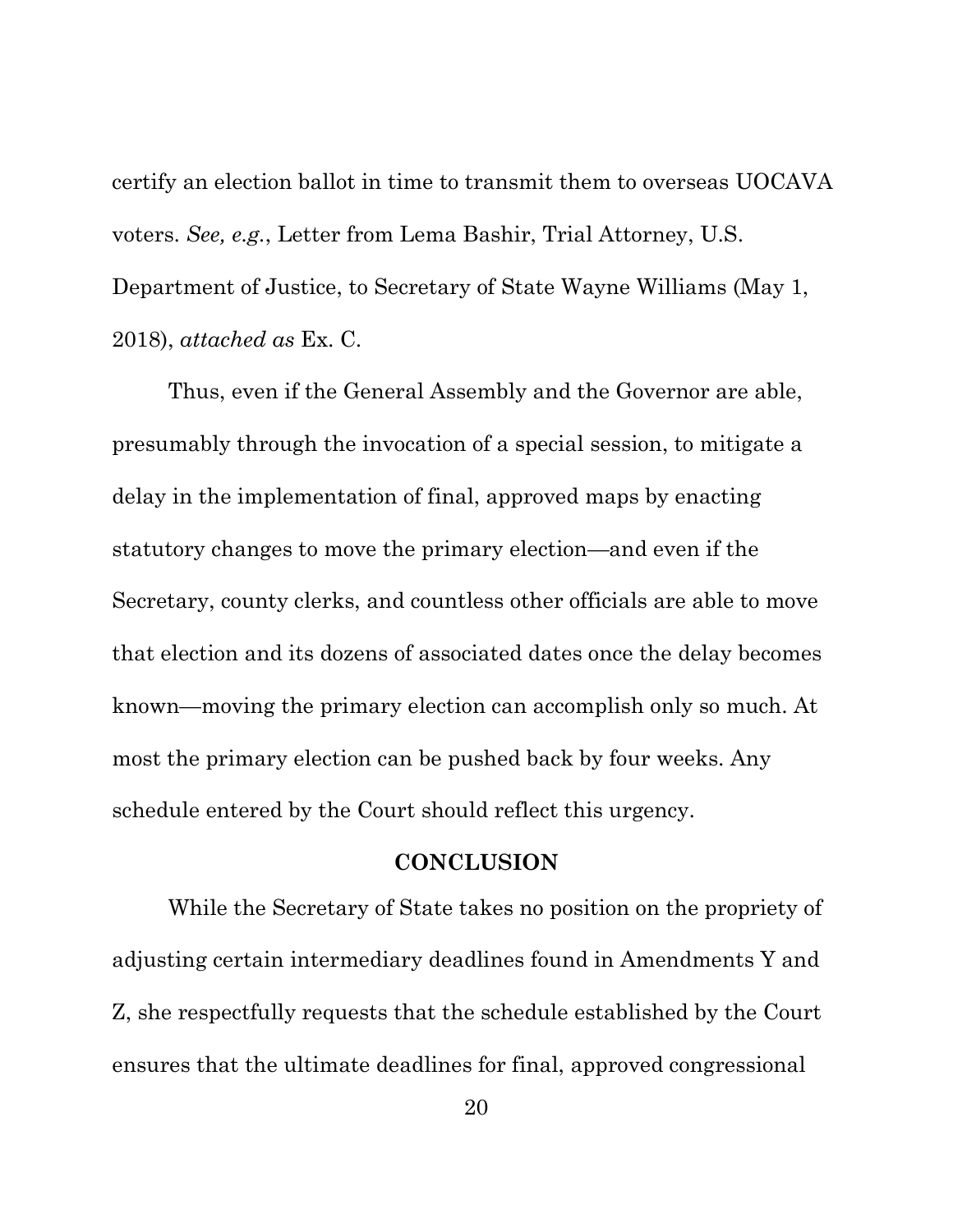and legislative maps to be filed with her office remain no later than the end of 2021.

Respectfully submitted on this 22nd day of July, 2021.

PHILIP J. WEISER Attorney General

*/s/ Peter G. Baumann*

LEEANN MORRILL, 38742 First Assistant Attorney General\* GRANT T. SULLIVAN, 40151 Assistant Solicitor General\* PETER G. BAUMANN, 51620\* Campaign Finance Enforcement Fellow Public Officials Unit State Services Section *Attorneys for Jena Griswold, Colorado Secretary of State* \*Counsel of Record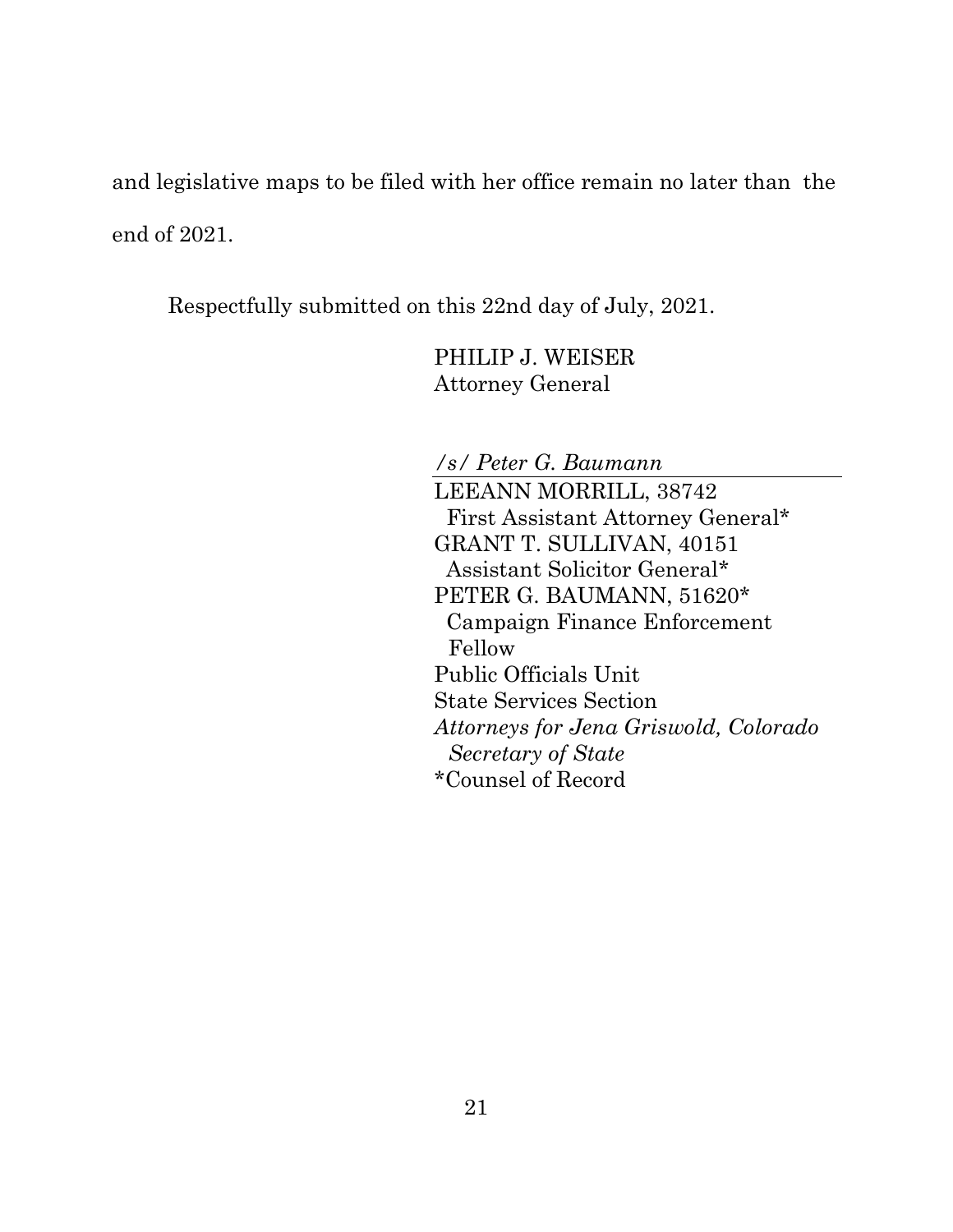### **CERTIFICATE OF SERVICE**

This is to certify that I have duly served the foregoing **BRIEF OF THE COLORADO SECRETARY OF STATE** upon all counsel entered in this matter via CCEF, at Denver, Colorado this 22nd day of July, 2021.

> *s/ Xan Serocki* Xan Serocki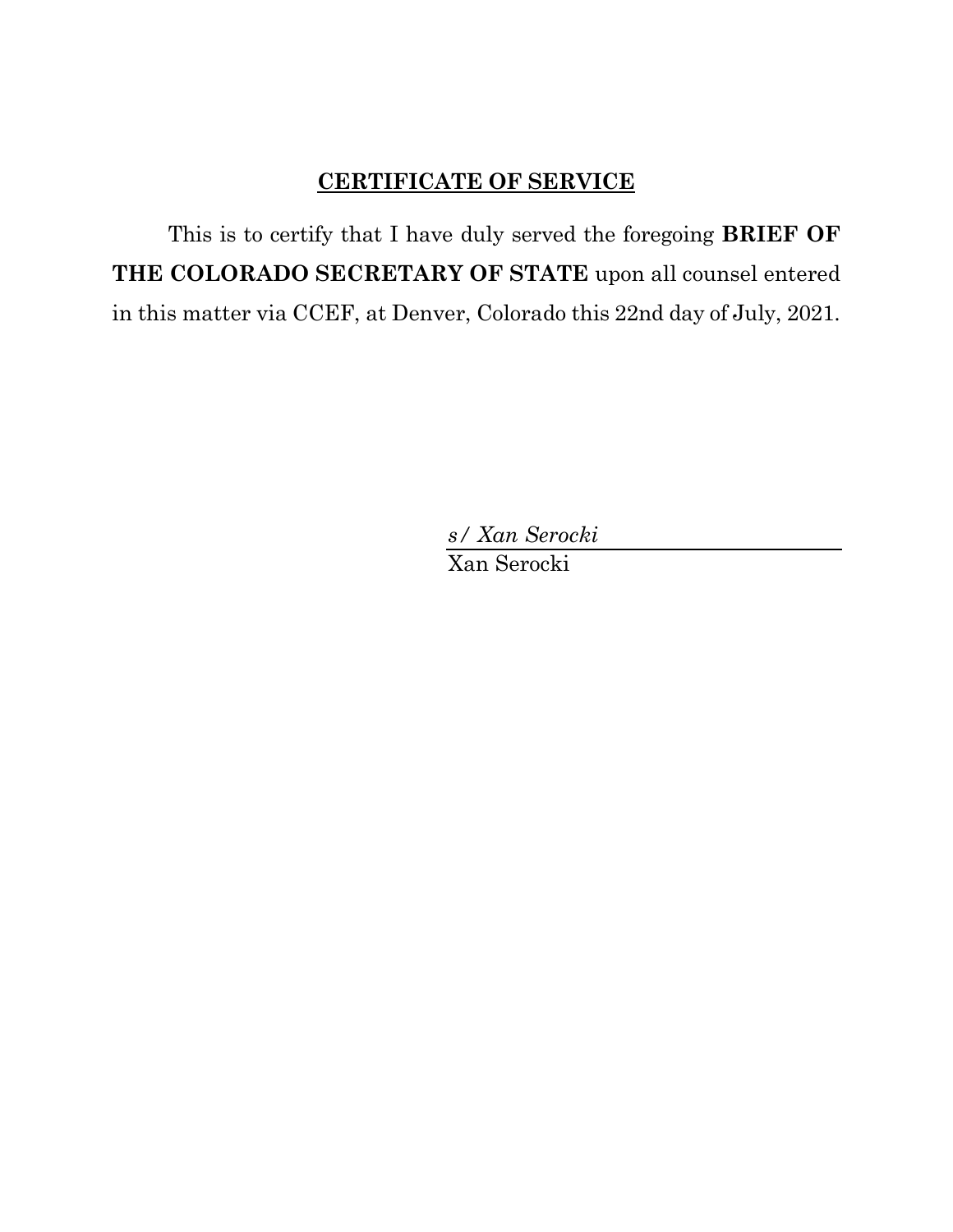DATE FILED: July 22, 2021 10:33 AM

# **Exhibit A to Brief of the Secretary of State**

# Declaration of Dwight Shellman

No. 2021SA208 July 22, 2021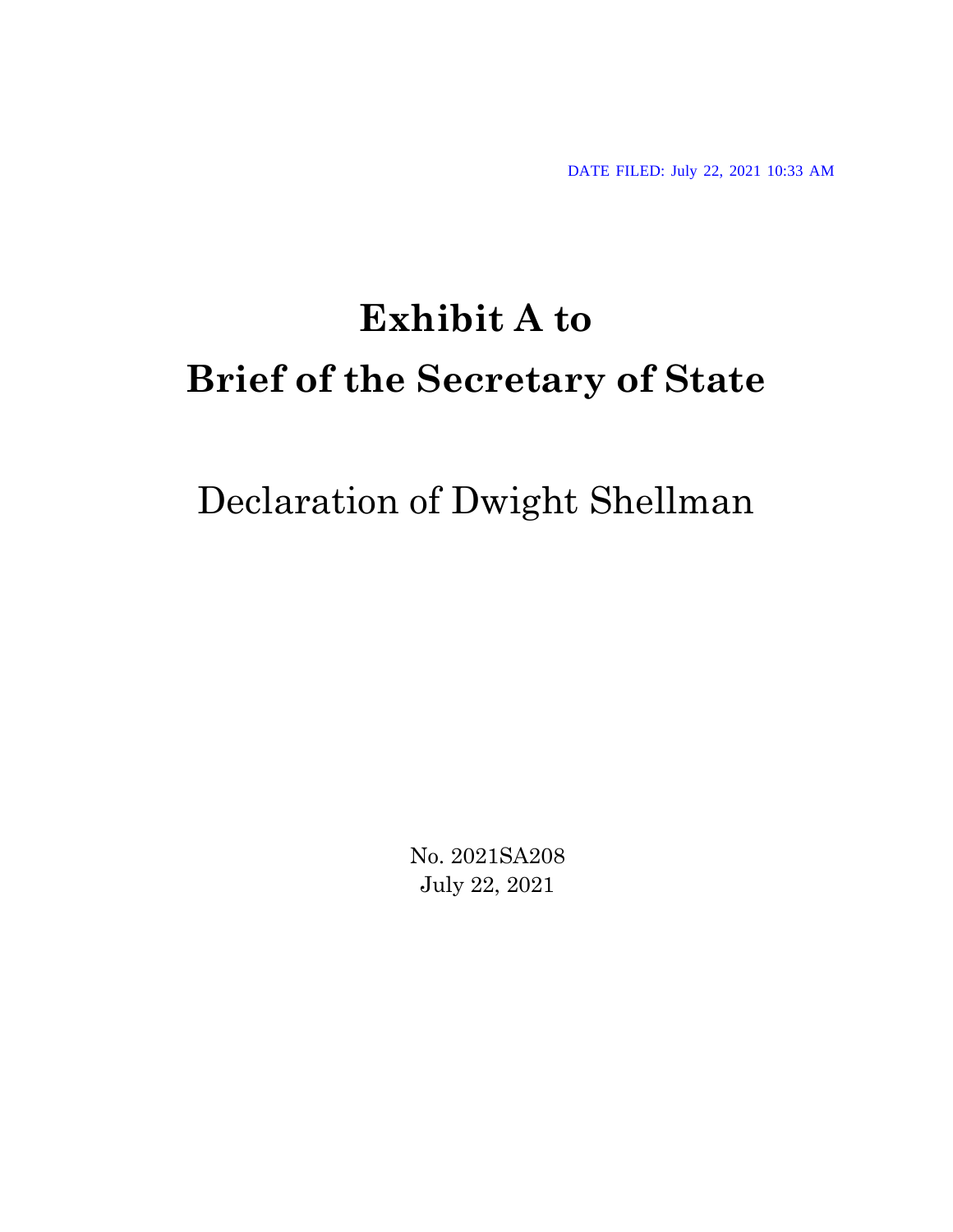| <b>COLORADO SUPREME COURT</b>                 |                                        |
|-----------------------------------------------|----------------------------------------|
| 2 East 14th Avenue                            |                                        |
| Denver, CO 80203                              |                                        |
| Original Proceeding Pursuant to               |                                        |
| Article VI, Section 3 of the Constitution of  |                                        |
| the State of Colorado                         |                                        |
| In re:                                        |                                        |
| <b>Petitioner</b>                             |                                        |
| Colorado Independent Congressional            |                                        |
| Redistricting Commission                      |                                        |
| PHILIP J. WEISER, Attorney General            |                                        |
| LEEANN MORRILL, 38742                         |                                        |
| First Assistant Attorney General*             |                                        |
| GRANT T. SULLIVAN, 40151                      |                                        |
| Assistant Solicitor General*                  | $\triangle$ COURT USE ONLY $\triangle$ |
| PETER G. BAUMANN, 51620                       |                                        |
| Campaign Finance Enforcement Fellow*          |                                        |
| Ralph L. Carr Colorado Judicial Center        | Case No. 2021SA208                     |
| 1300 Broadway, 6th Floor                      |                                        |
| Denver, CO 80203                              |                                        |
| Telephone: (720) 508-6152                     |                                        |
| FAX: (720) 508-6041                           |                                        |
| E-Mail: leeann.morrill@coag.gov               |                                        |
| grant.sullivan@coag.gov                       |                                        |
| peter.baumann@coag.gov                        |                                        |
| *Counsel of Record                            |                                        |
| Attorneys for the Colorado Secretary of State |                                        |
| DECLARTION OF DWIGHT SHELLMAN                 |                                        |

I, Dwight Shellman, declare as follows:

1. I am the County Regulation and Support Manager of the

Elections Division of the Colorado Department of State.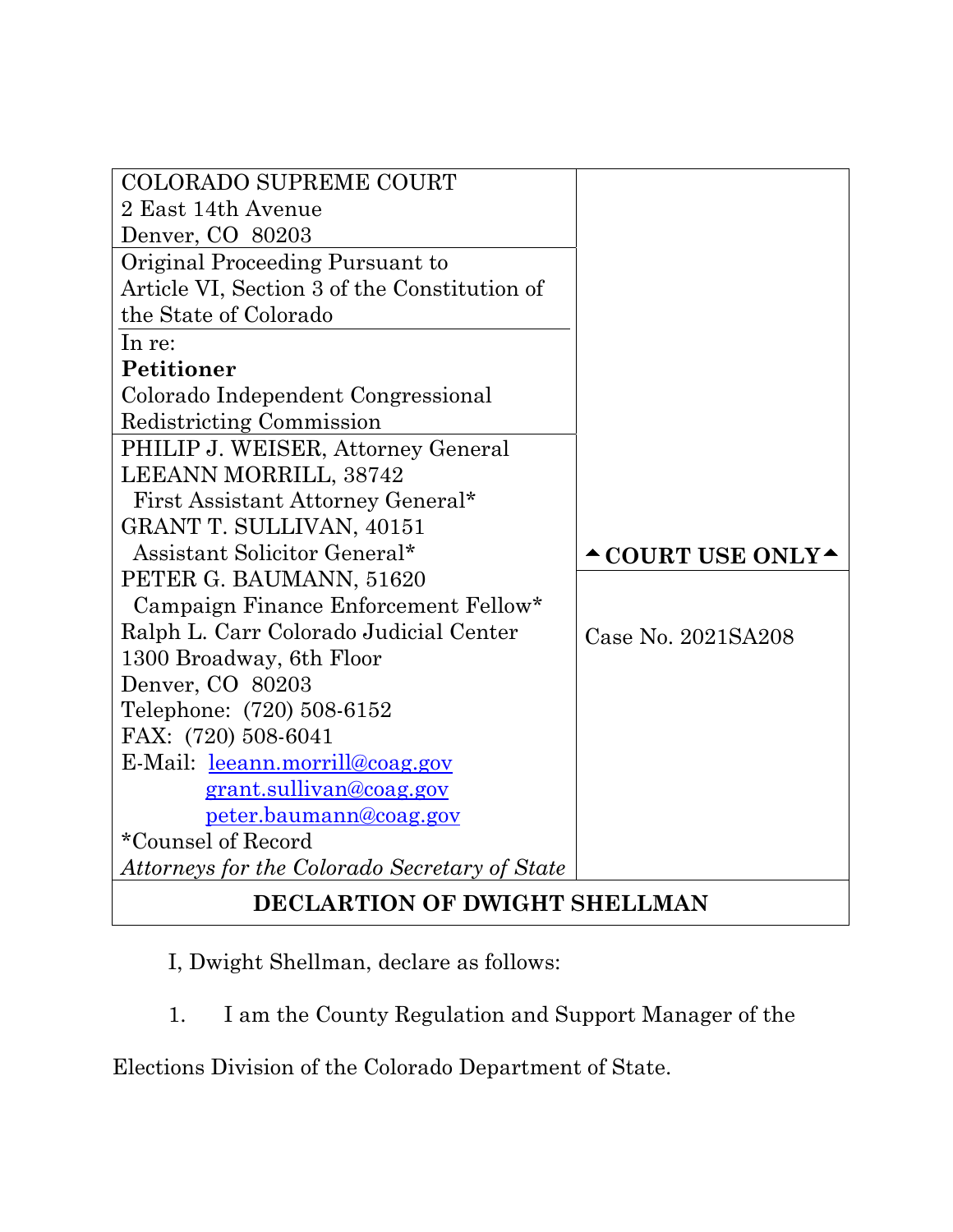2. In my role, I oversee and support the activities and operations of the county clerks and election staff members of Colorado's sixty-four counties, as they plan and prepare for and conduct elections in compliance with state and federal laws. Before joining the Secretary of State's office in 2013, I served as the Elections Manager of Pitkin County from 2010-2013. In that role I was primarily responsible for conducting all county elections in compliance with federal and state statutes, and performing the work necessary to complete the redistricting process at the county level following the 2010 decennial census.

3. The statements in this declaration are based on my own personal knowledge, including information gathered by employees of the Secretary of State's Office, and including my personal experience with redistricting in Pitkin County after the 2010 decennial census.

4. Redistricting after a decennial census is a complex undertaking that requires substantial amounts of work at both the state and county levels.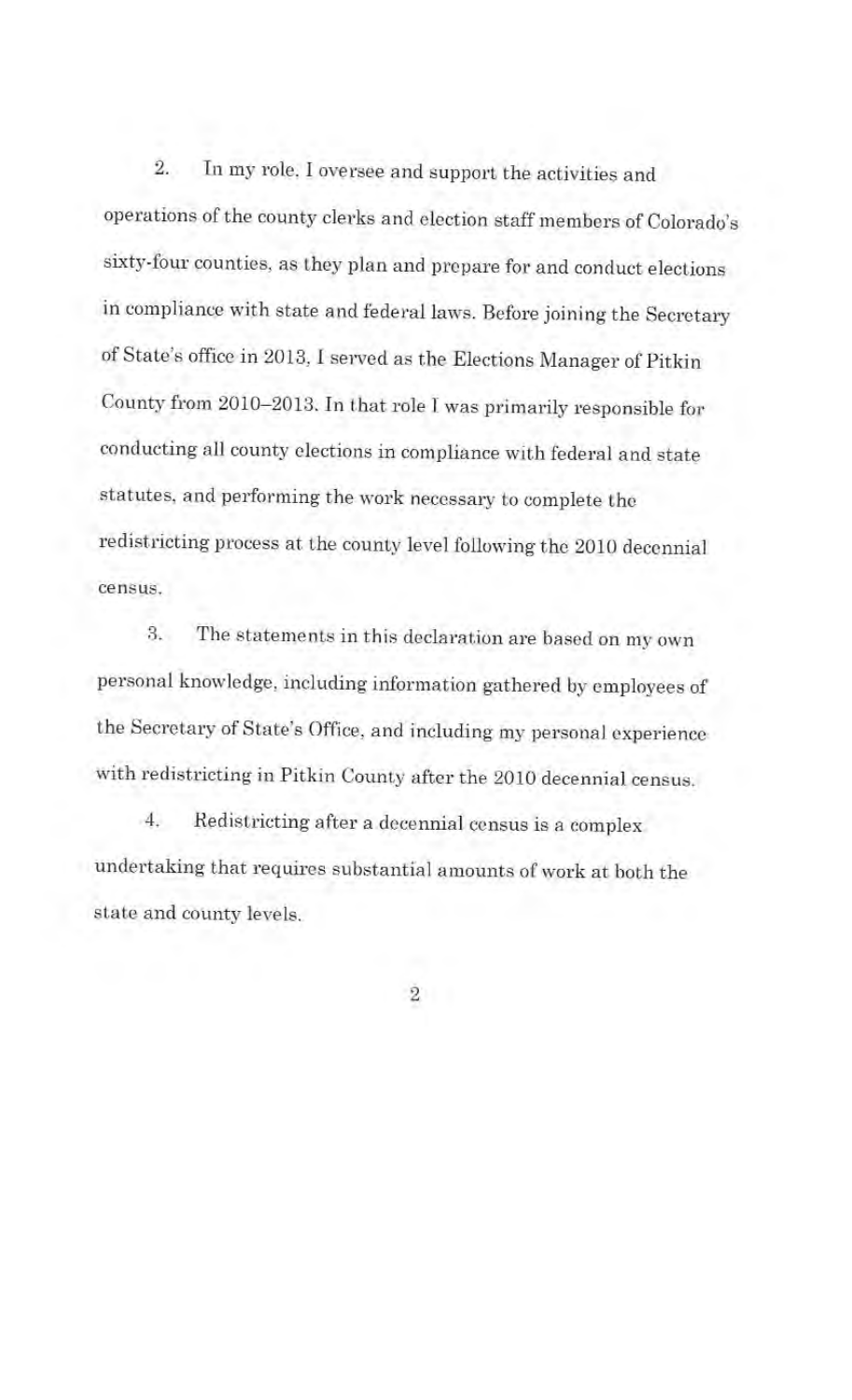5. From the perspective of county election staff, the Colorado Supreme Court's final approval of new congressional and state legislative districts is only the first step in the process. For all practical purposes, the new districts do not exist until county election officials complete the analysis and data entry necessary to translate the new congressional and legislative district boundaries from lines on maps approved by the Supreme Court into residence address points in the address libraries of the statewide voter registration and election management system, SCORE. This work is necessary to assign every voter in the county to the correct federal, state, county and local districts in which they are eligible to vote.

6. County-level redistricting work chiefly consists of reconfiguring precinct boundaries so that:

> a. Each precinct contains no more than 1,500 active voters (or 2,000 active voters if the Board of County Commissioners so chooses). In other words, counties must configure their precincts on the basis of active registered voter counts rather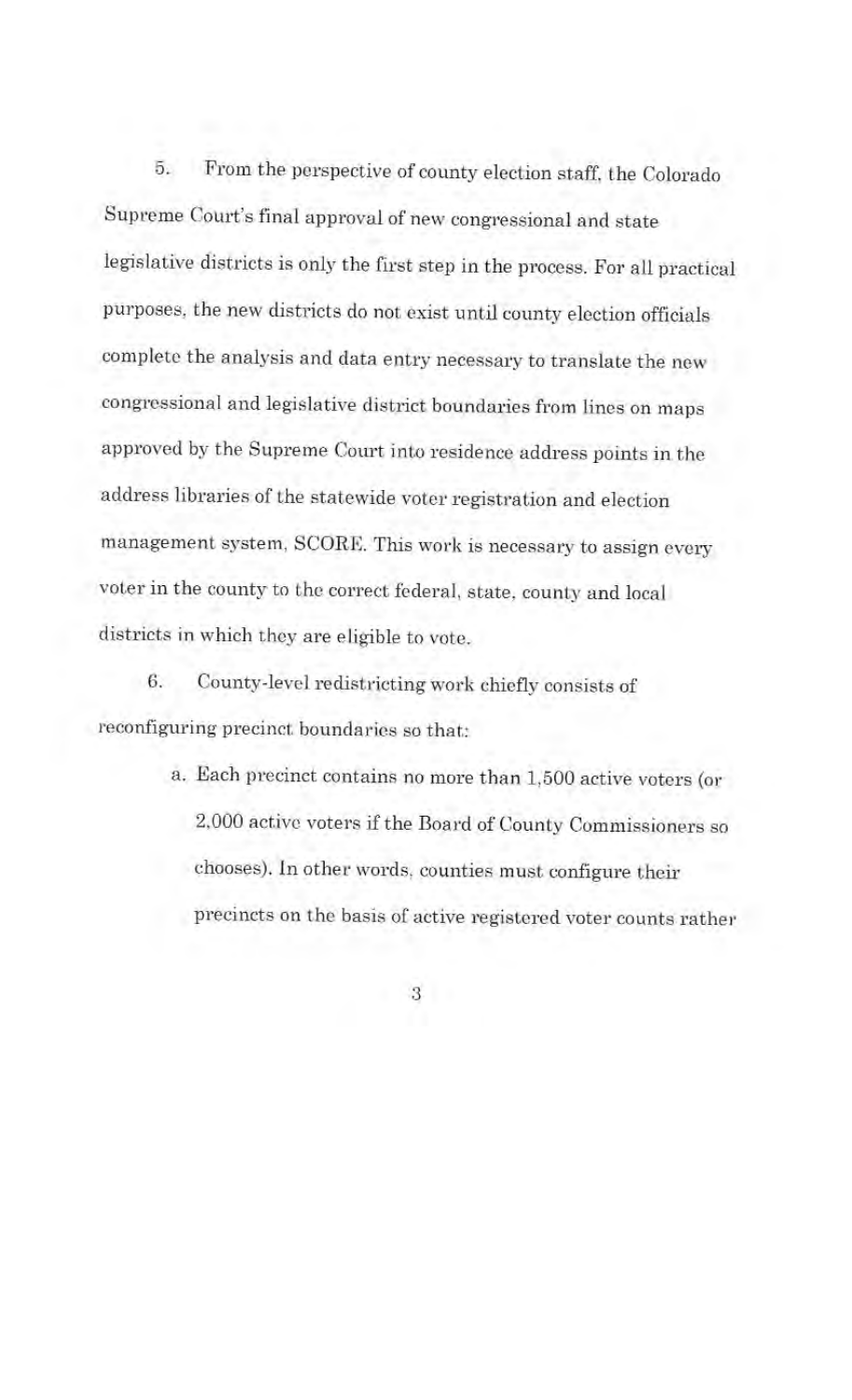than the number of individuals who reside in the precinct as reflected in the most recent census.

b. Each precinct is wholly contained within one congressional, one state house of representatives, and one state senate district. In other words, precinct boundaries cannot overlap congressional or state legislative district boundaries.

7. If any new congressional or legislative district boundary transects an existing precinct boundary, the county must modify the existing precinct boundary to align with the new district boundary, then create a new precinct to hold the addresses of the former precinct that arc now situated in the new district, then manually re-assign the individual addresses from the former to the new precinct in SCORE, on a line-by-line basis. These steps arc graphically illustrated in Figures A, B and C, below: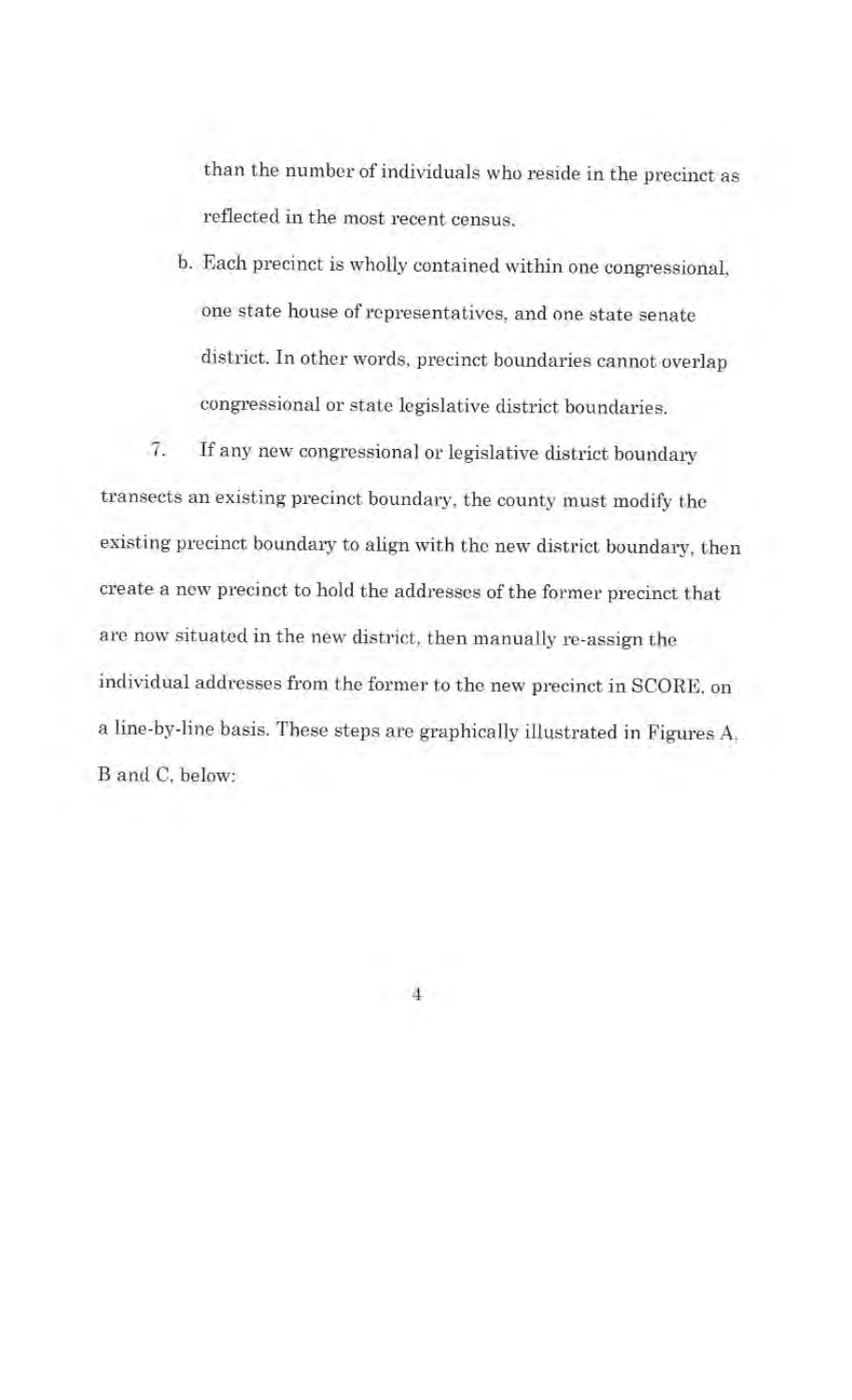a. **Figure A:** Map of existing Precincts 27, 35 and 36 **in** a portion of a fictional county:



b. **Figure B:** The new congressional district boundary (depicted in

red) transects existing Precincts 27 and 35:

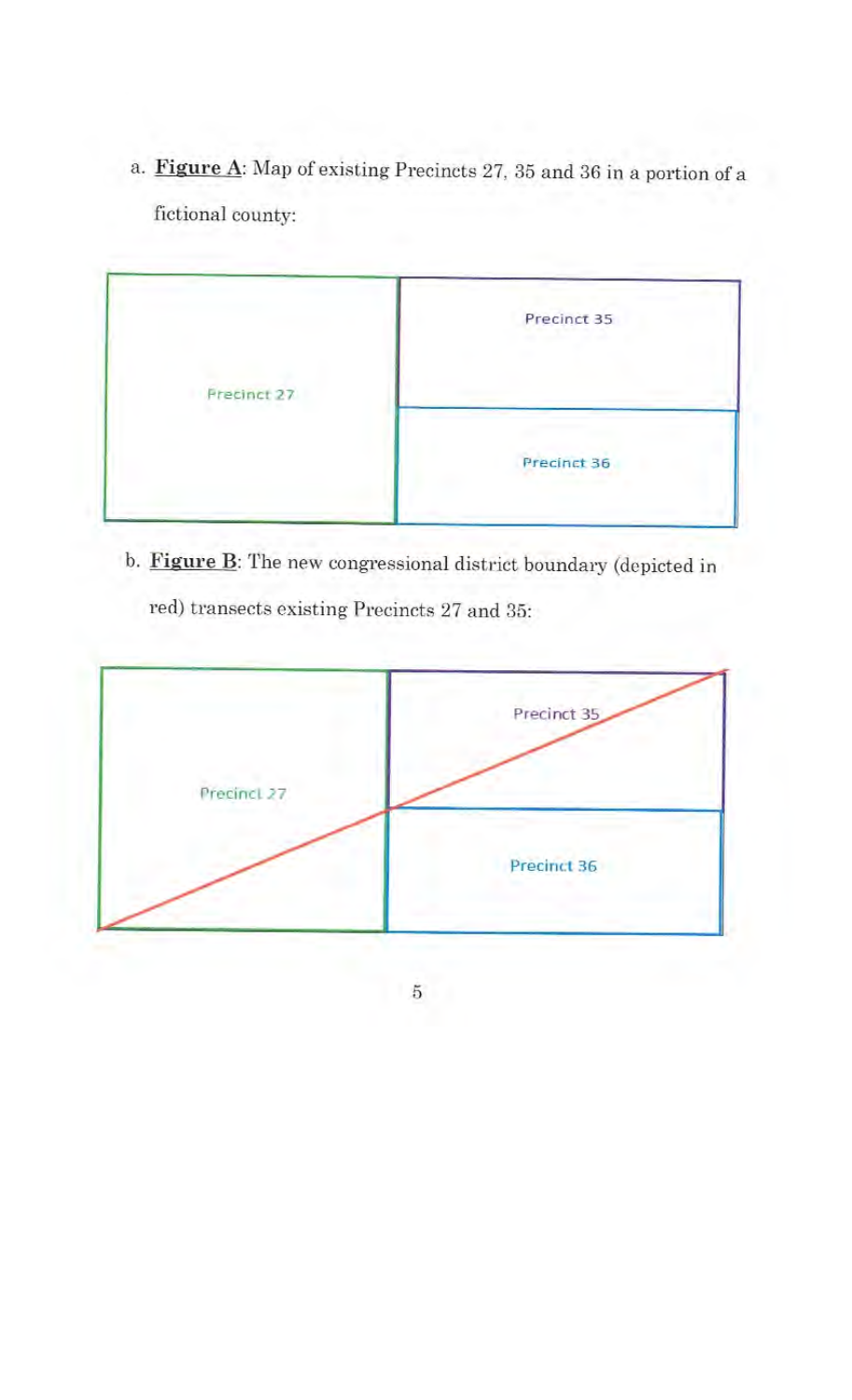c. **Figure** C: The county must create new precincts (numbered 37 and 38 in this example) to hold the addresses that were formerly assigned to Precincts 27 and 35 and are now located in the new congressional district. The county then modifies SCORE's address libraries to i) dissociate the addresses in the shaded areas from their former precincts, and ii) assign them to the newly created precincts:



8. The illustrations above demonstrate an instance in which a county must align two existing precincts to one type of new district boundary. They vastly oversimplify the complexity of redistricting at 6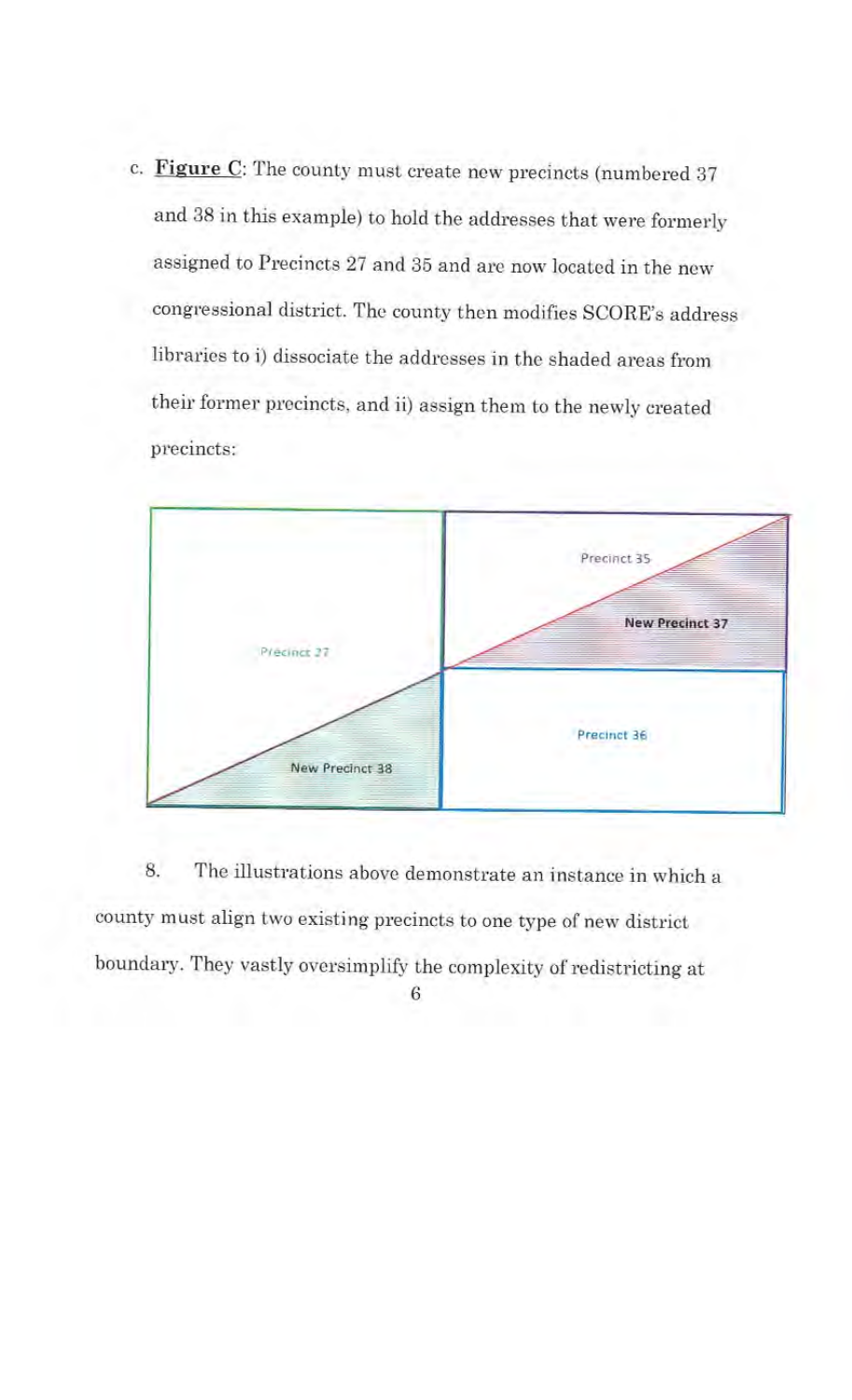the county level, because in reality counties must align all precinct boundaries with three different types of new district boundaries congressional, state senate and state house. Furthermore, the illustrated examples do not address any of the complexities arising from the plethora of local political subdivisions - such as cities and towns, school districts, and the various types of special districts organized under Title 32 of the Colorado Revised Statutes - that county officials and staff must reckon with as they right-size precincts and align precinct boundaries.

9. Counties must perform county-level redistricting work accurately. Errors and mistakes in SCORE's address libraries can seriously and adversely affect the integrity of election outcomes, because SCORE is the fundamental engine for administering all elections in the state of Colorado. If a county's address libraries arc wrong in SCORE, the Secretary of State or a county clerk may unwittingly certify for the primary election ballot a candidate who is not eligible to hold the office in question; SCORE may generate incorrect ballot styles for a specific election by erroneously including or omitting

<sup>7</sup>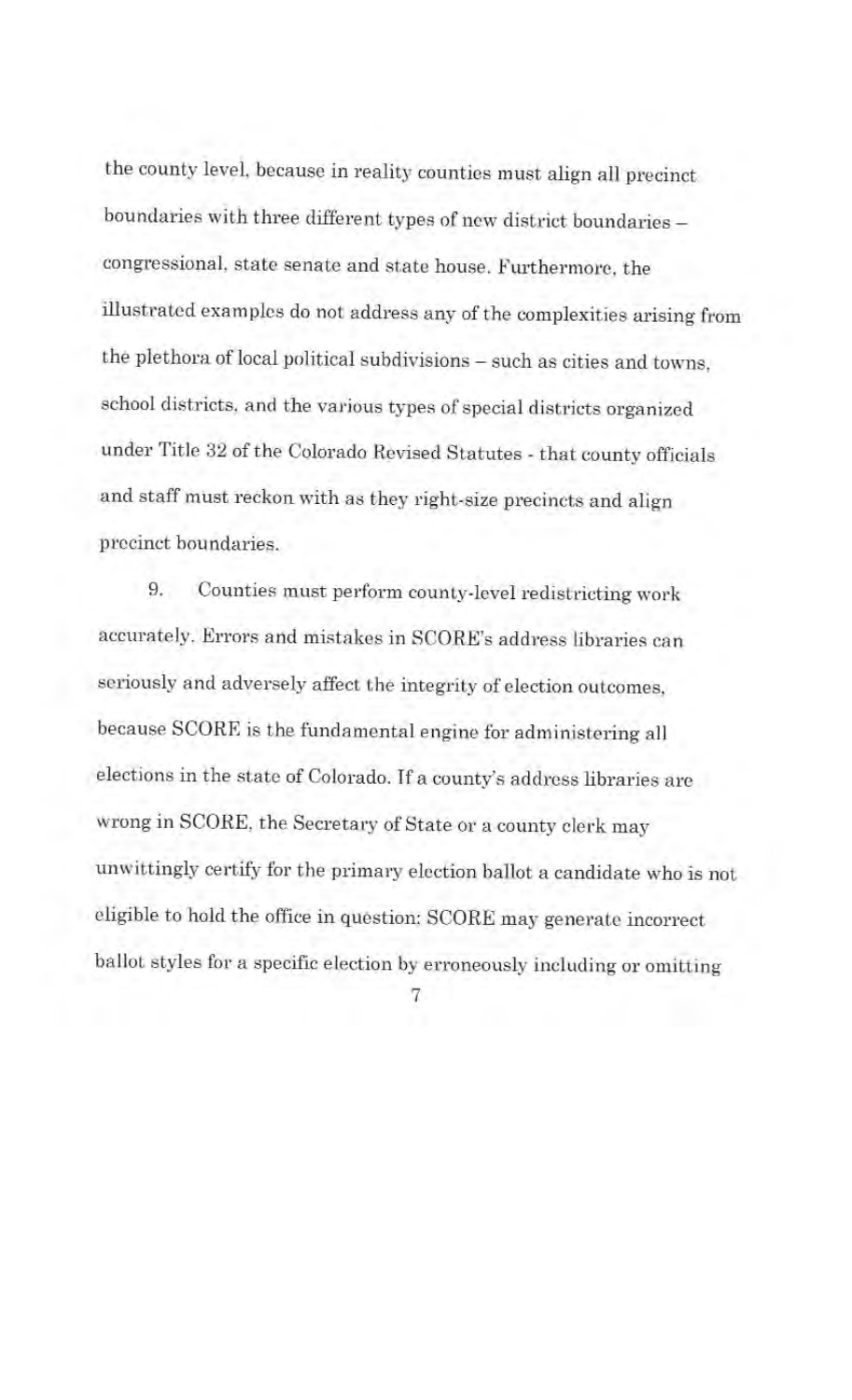ballot contests that individual voters either are or are not eligible to vote on; and election judges may issue incorrect ballot styles to some or all voters. Very serious address library errors may completely invalidate the outcome of an election, in whole or in part.

10. Tf the 2020 census data had not been delayed by six months, current law provides a 6-week period of time for counties to complete their redistricting work:

- a. Almost 5 weeks, from the December 29, 2021 deadline for the Supreme Court to finally approve the new legislative districts, until the January 31, 2022 deadline for boards of county commissioners to approve new precinct maps; and
- b. One additional week, from the time the county commissioners approve the new precinct maps, until the February 8, 2022 deadline for county clerks to provide the county chairpersons of the major political parties with precinct caucus lists, i.e., a list of voters eligible to participate in precinct caucuses on March 1, 2022. Counties must complete all data entry to update SCORE's

<sup>8</sup>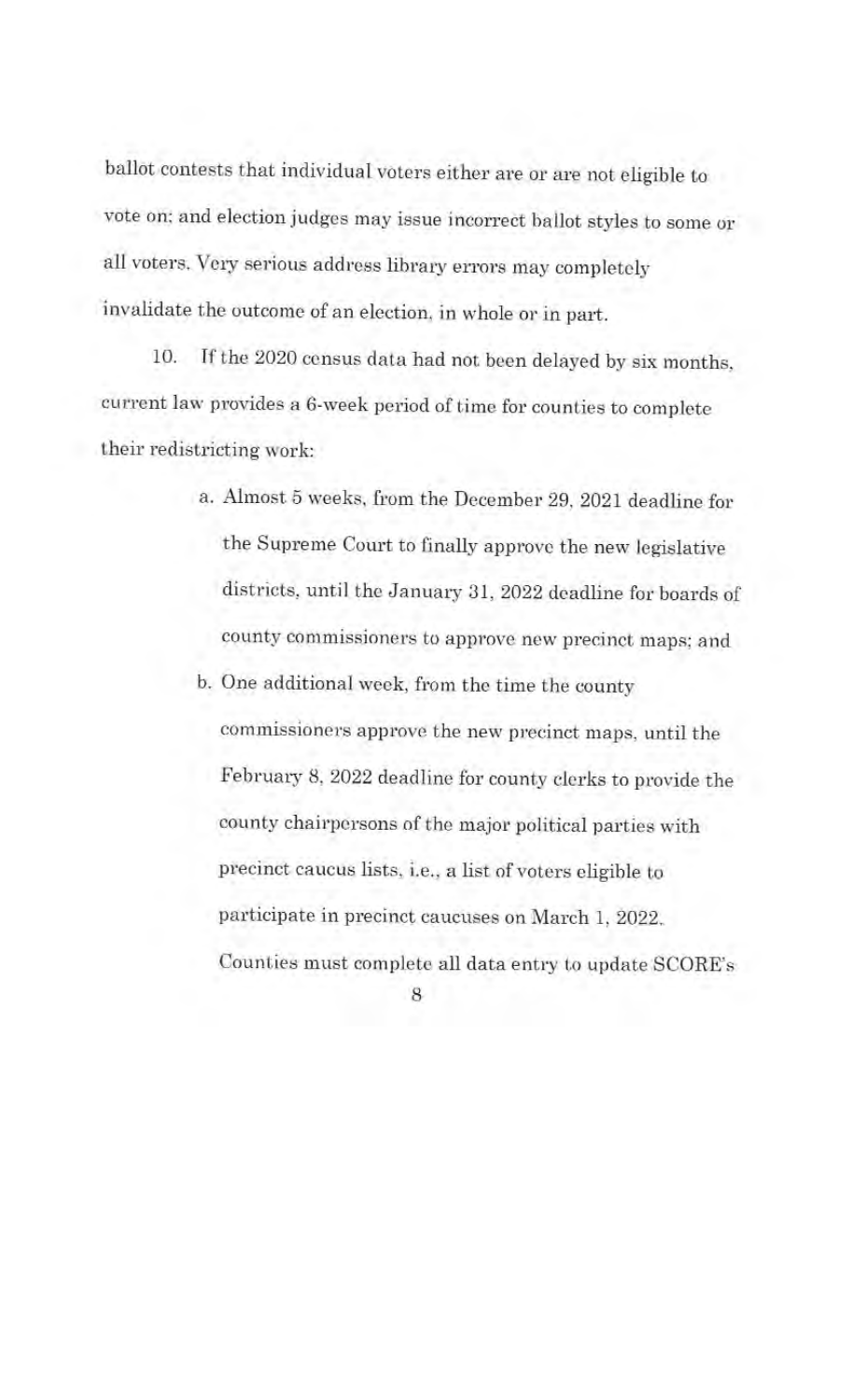address libraries in this approximate one-week period in order to generate precinct caucus lists by the statutory deadline.

11. County election officials will not know if they need to reconfigure existing voting precincts for multiple congressional and state legislative districts until this Court approves the final plans of redistricting. They cannot know the number of precinct boundaries affected unless and until the new district maps are approved and released. Since no one currently knows the full scope of the county-level redistricting work that will be required in any given county, all counties need the full 6 weeks afforded by current law to complete their work.

> a. Six weeks is sufficient to complete county-level redistricting work for counties wholly situated in only one congressional, state senate and state house district. While these counties must also adjust their precincts to contain no more than 2,000 active voters, by definition they will not be required to conform existing precinct boundaries to new congressional or legislative district boundaries.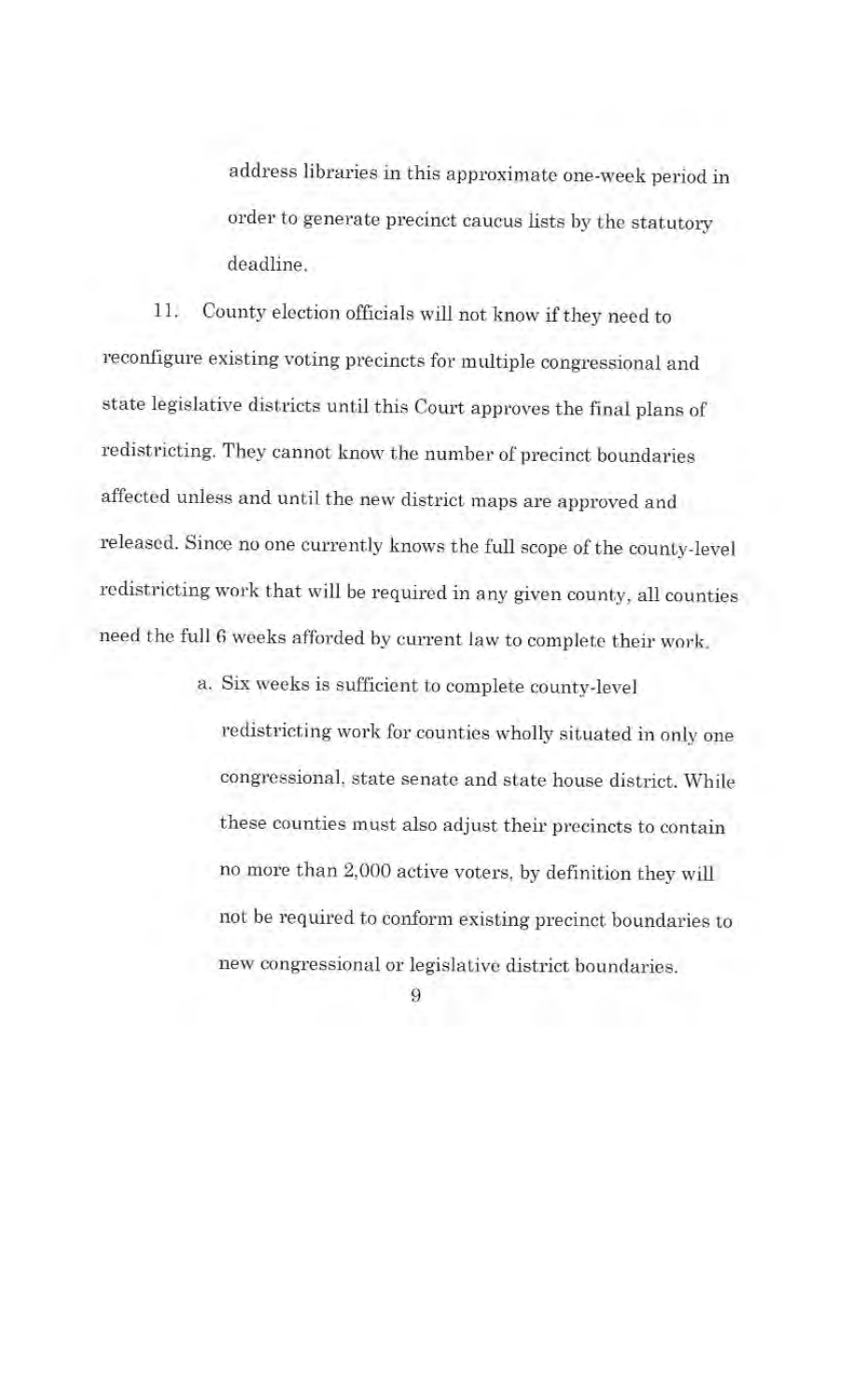b. Six weeks is barely sufficient for counties situated in more than one congressional, state senate and/or state house district. These multi-district counties contain proportionally larger shares of Colorado's population, so there is a higher likelihood that the boundaries of at least one and possibly all three types of districts will change somewhere within their borders. Multi-district counties may need to adjust dozens or hundreds of precinct boundaries to conform to the final plans of redistricting ultimately approved by this Court. However, because SCORE does not support geospatial functionality, even the largest and most technologically adept county election department must perform the manual data entry necessary to ensure that thousands of individual addresses are assigned to the correct precincts in SCORE, and that SCORE's address libraries accurately and completely conform to new legislative and precinct boundaries depicted as lines on maps. It is simply not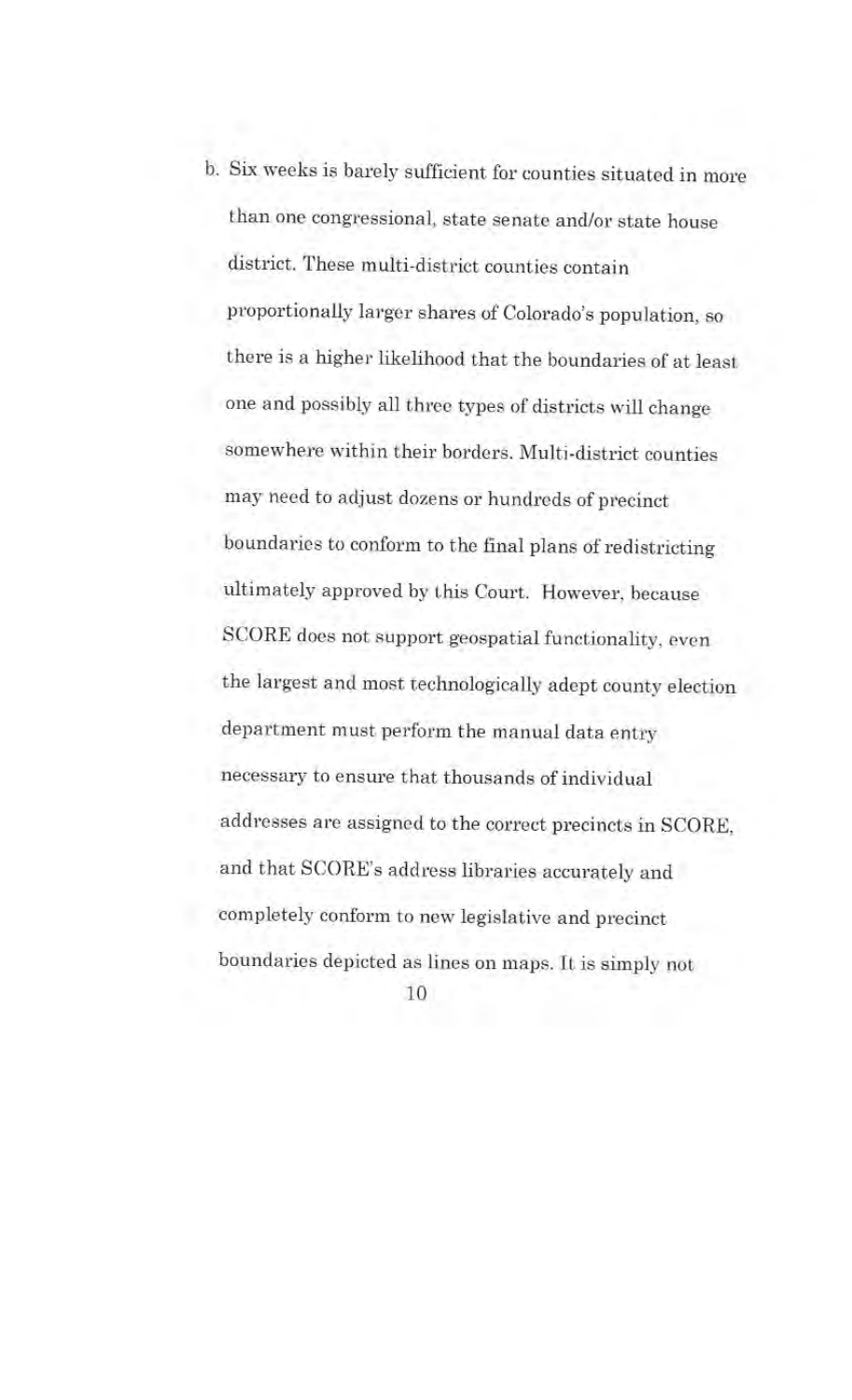reasonable to expect any multi-district county to accurately complete the complex analysis and volume of data entry necessary in less than six weeks after the Court approves the final redistricting plans.

12. If the Supreme Court does not approve the final congressional and legislative redistricting plans until after December 29, 2021, many counties will not be able to complete their redistricting work in time to hold precinct caucuses on March 1, 2022 and the primary election on June 28, 2022.

[REMAINDER OF PAGE LEFT INTENTIONALLY BLANK]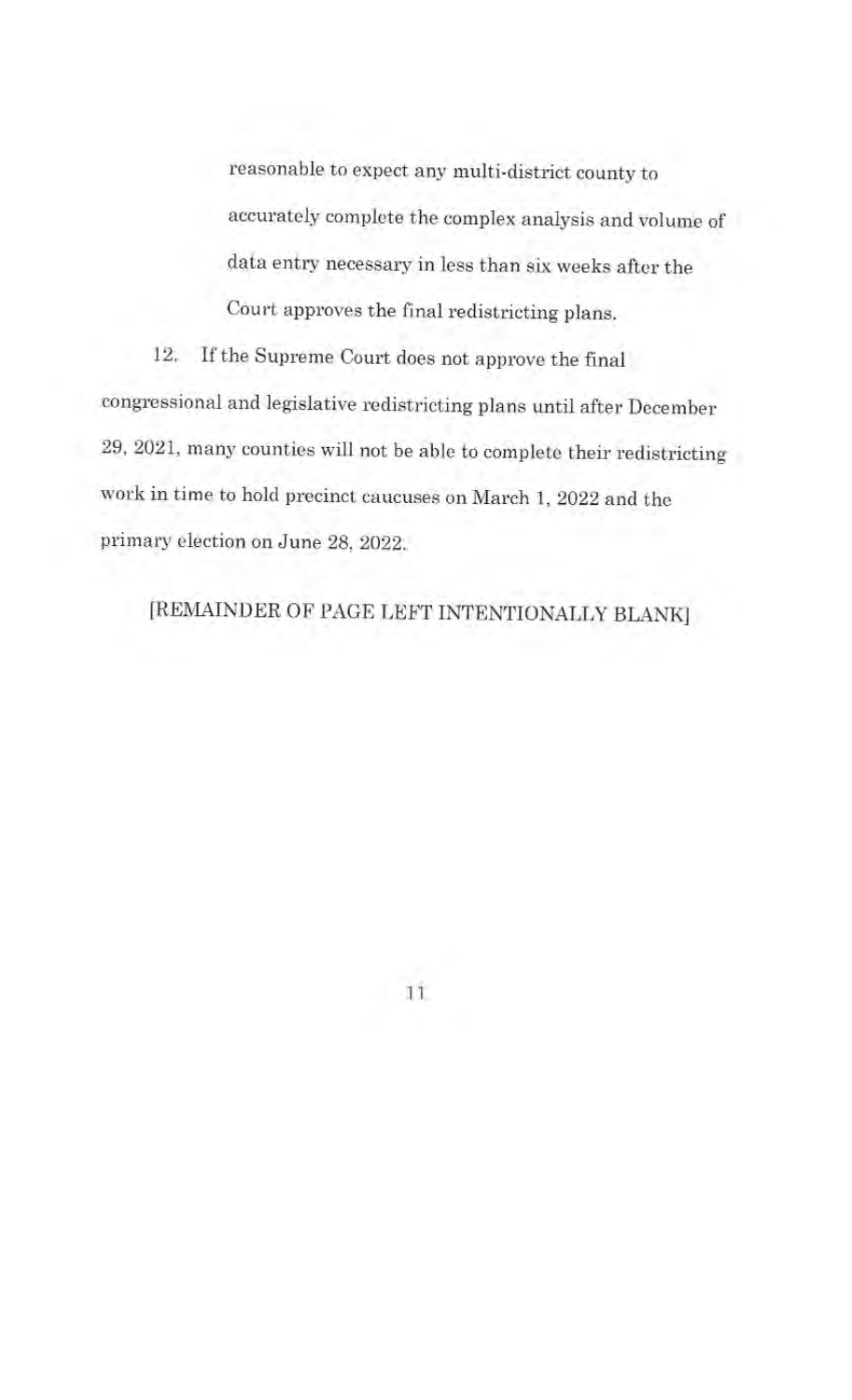13. If the Supreme Court does not approve final redistricting plans by December 29, 2021, the General Assembly will need to amend Title 1 to delay the 2022 precinct caucuses and primary election in order to provide sufficient time for counties to complete their redistricting work.

I declare under penalty of perjury under the law of Colorado that the foregoing is true and correct.

Executed on this  $2\int_{0}^{5}$  day of  $\int_{0}^{3} u \frac{u}{u}$ , 2021 in Denver Golorado.

Dwight Shellman

12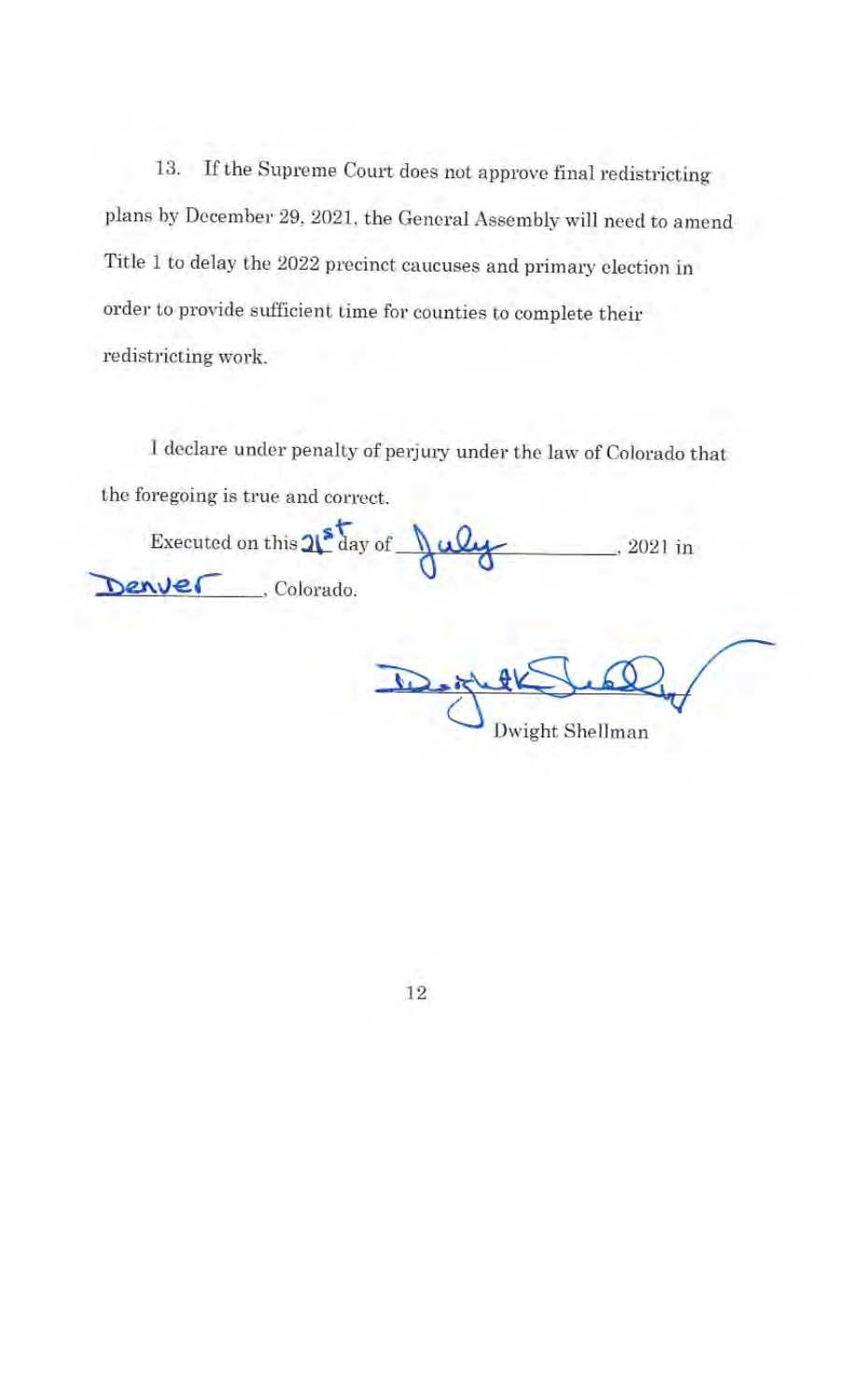DATE FILED: July 22, 2021 10:33 AM

# **Exhibit C to Brief of the Secretary of State**

Letter from Lema Bashir

No. 2021SA208 July 22, 2021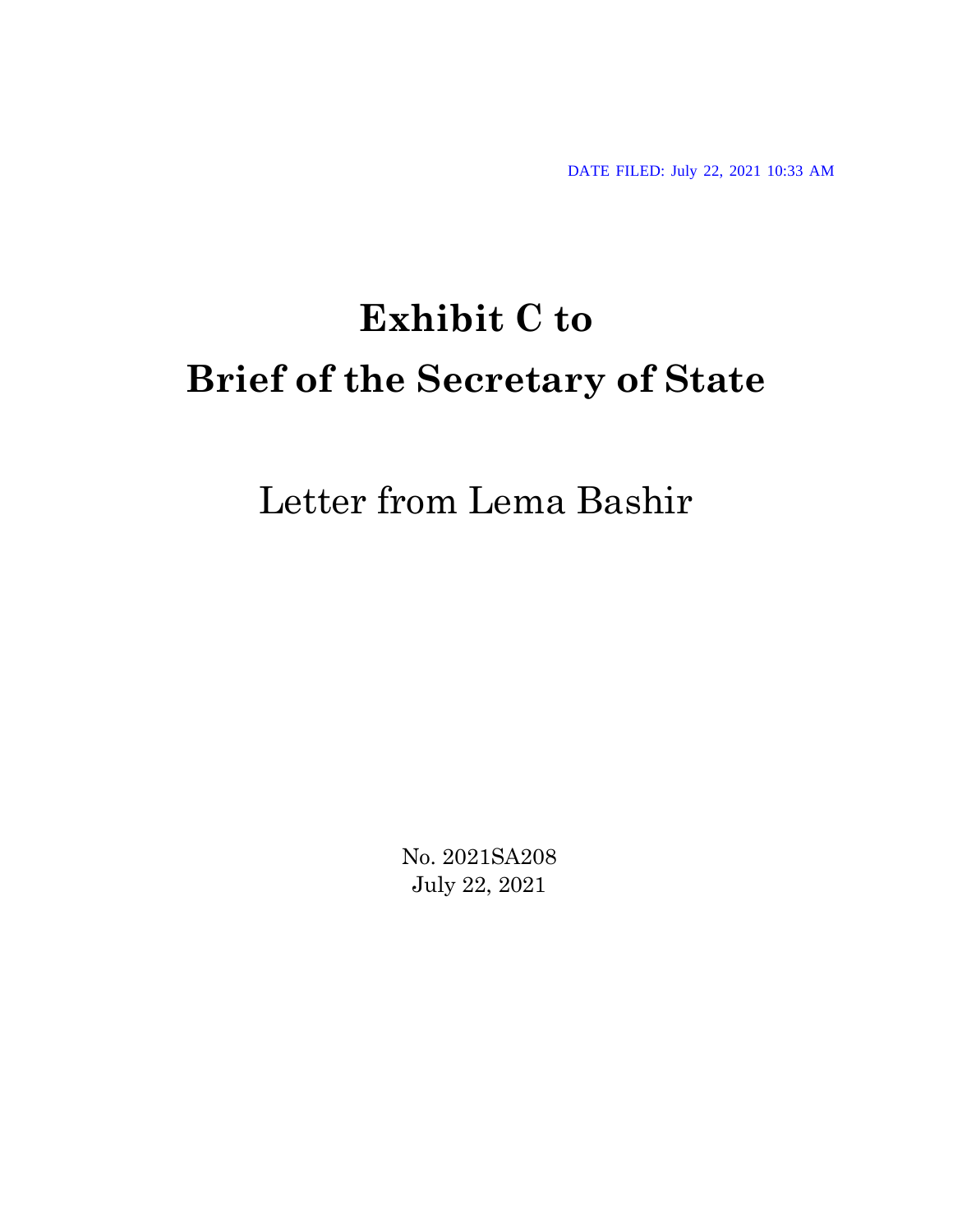#### **U.S. Department of Justice**

Civil Rights Division

Voting Section - NWB 950 Pennsylvania Ave, NW Washington, DC 20530

May 1, 2018

The Honorable Wayne W. Williams Secretary of State 1700 Broadway, Suite 200 Denver, Colorado 80290

Dear Secretary Williams:

We write to you as the chief elections official for the State of Colorado regarding the State's plans for compliance with the Uniformed and Overseas Citizens Absentee Voting Act ("UOCAVA"), 52 U.S.C. §§ 20301 et seq. UOCAVA requires that states transmit validlyrequested absentee ballots to military and overseas voters not later than 45 days before an election for federal office when the request is received at least 45 days before the election. As you know, the 45-day advance transmission deadline for Colorado's June 26, 2018, federal primary election is May 12, 2018.

As part of our nationwide UOCAVA enforcement efforts, we have communicated with your office about several current legal challenges to the qualifications of candidates seeking to run for state and federal offices in Colorado that may impact the State's UOCAVA compliance efforts in this year's federal primary elections. We appreciate your office's keeping us apprised of the status of these matters and the extent to which they may affect the State's ability to transmit certified ballots by the federal law deadline.

We understand that the last day for certifying candidates for the June 26, 2018, federal primary election was April 27, 2018, and that the State's ballot preparation processes would ordinarily permit timely mailing of the ballots if candidates are certified by Wednesday, May 2, 2018. We encourage your office to take all steps necessary to comply with UOCAVA deadlines to avoid any potential harm to Colorado voters who are overseas or engaged in active-duty military service.

We appreciate your office's efforts to comply with UOCAVA, and would respectfully ask that we continue to be apprised of relevant developments.

Sincerely,

Lema Bashir **Trial Attorney** 

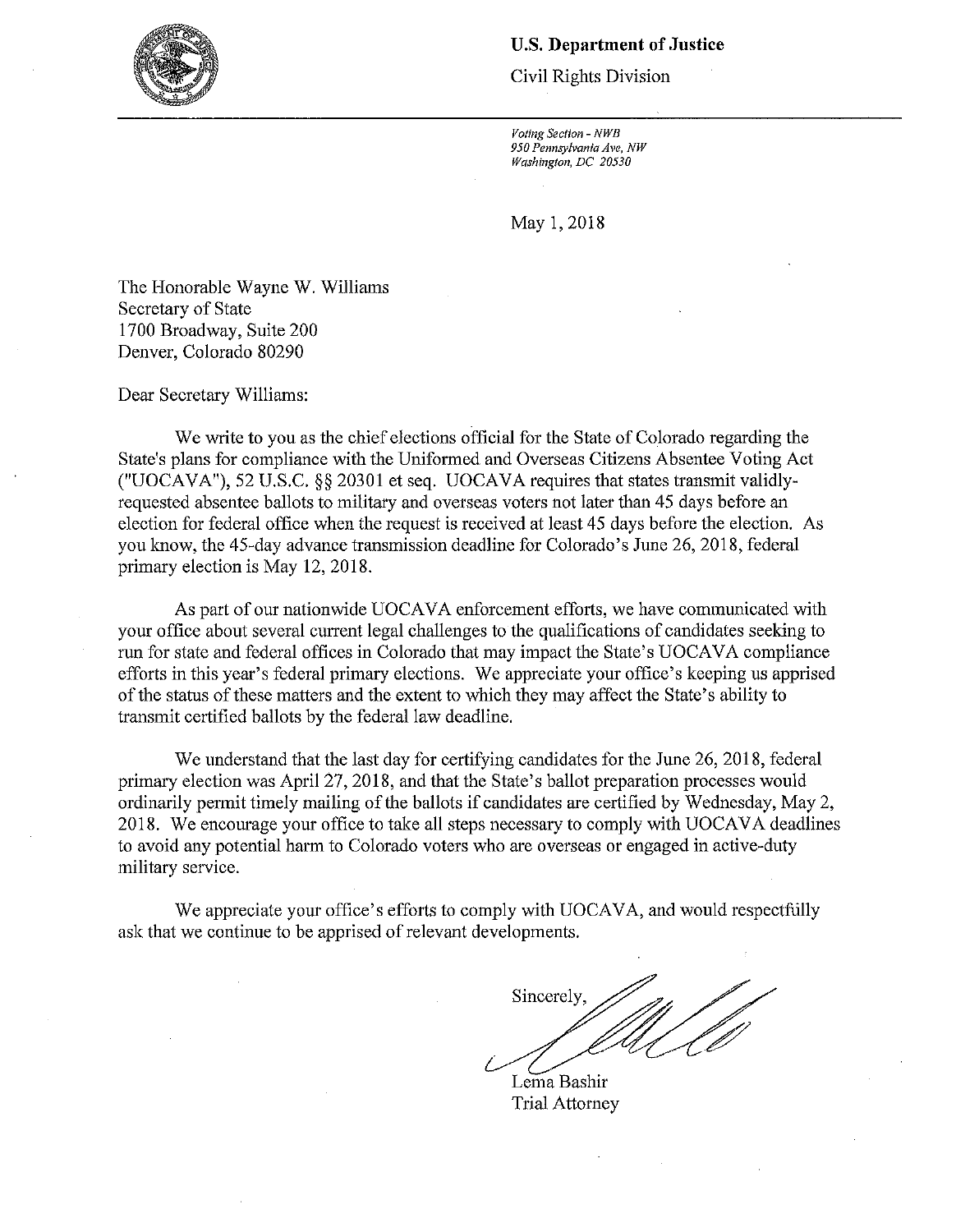DATE FILED: July 22, 2021 10:33 AM

# **Exhibit B to Brief of the Secretary of State**

# Declaration of Hilary Rudy

No. 2021SA208 July 22, 2021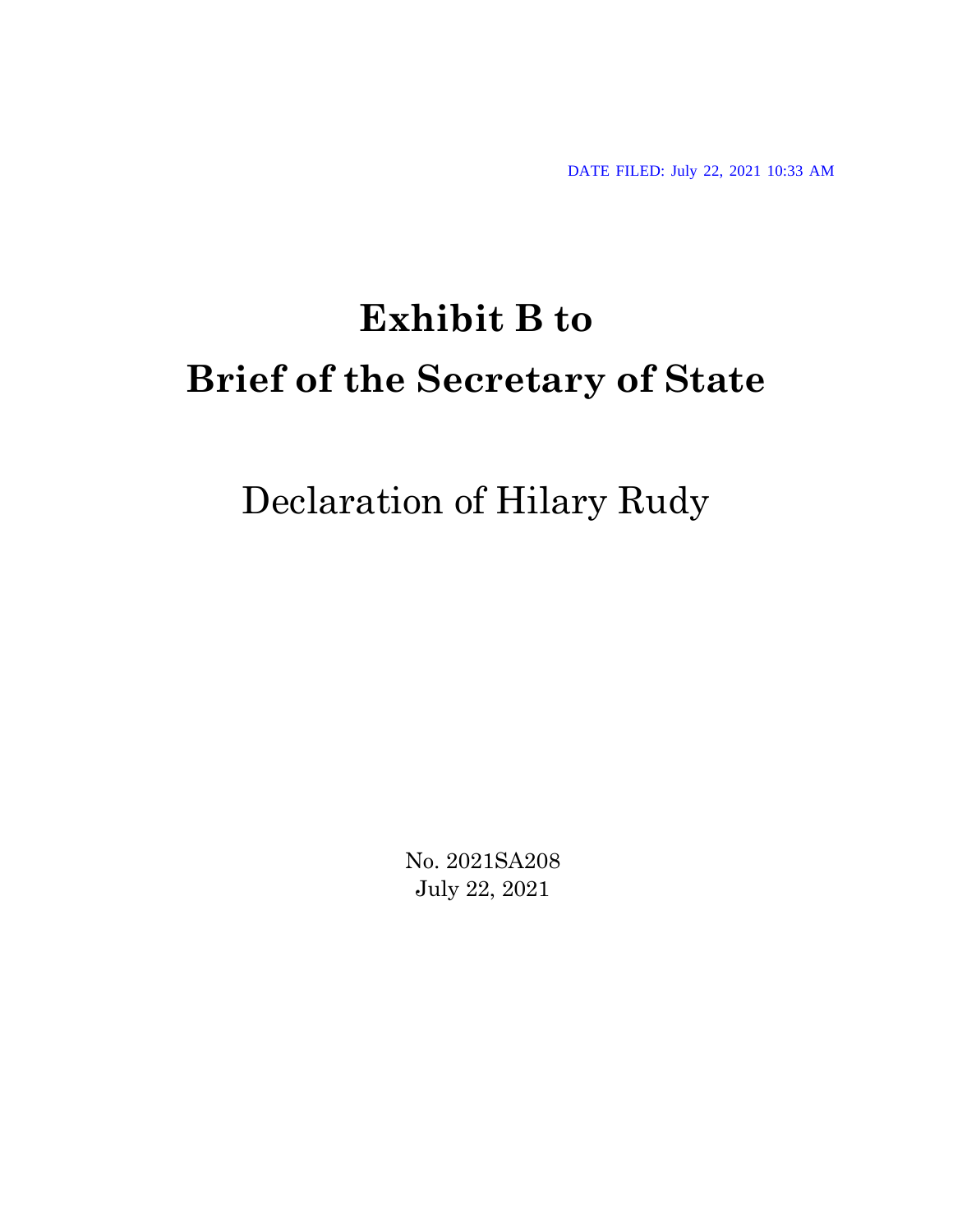| <b>COLORADO SUPREME COURT</b>                 |                         |
|-----------------------------------------------|-------------------------|
| 2 East 14th Avenue                            |                         |
| Denver, CO 80203                              |                         |
| Original Proceeding Pursuant to               |                         |
| Article VI, Section 3 of the Constitution of  |                         |
| the State of Colorado                         |                         |
| In re: Interrogatory on SB 21-247             |                         |
| Submitted by the Colorado General             |                         |
| Assembly                                      |                         |
| PHILIP J. WEISER, Attorney General            |                         |
| LEEANN MORRILL, 38742                         |                         |
| First Assistant Attorney General*             |                         |
| GRANT T. SULLIVAN, 40151                      |                         |
| Assistant Solicitor General*                  |                         |
| PETER G. BAUMANN, 51620                       | <b>^COURT USE ONLY^</b> |
| Campaign Finance Enforcement Fellow*          |                         |
| Ralph L. Carr Colorado Judicial Center        |                         |
| 1300 Broadway, 6th Floor                      | Case No. 2021SA146      |
| Denver, CO 80203                              |                         |
| Telephone: (720) 508-6152                     |                         |
| FAX: (720) 508-6041                           |                         |
| E-Mail: leeann.morrill@coag.gov               |                         |
| grant.sullivan@coag.gov                       |                         |
| peter.baumann@coag.gov                        |                         |
| *Counsel of Record                            |                         |
| Attorneys for the Colorado Secretary of State |                         |
| DECLARATION OF HILARY RUDY                    |                         |

I, Hilary Rudy, declare as follows:

1. I am the Deputy Director of Elections at the Colorado

Department of State.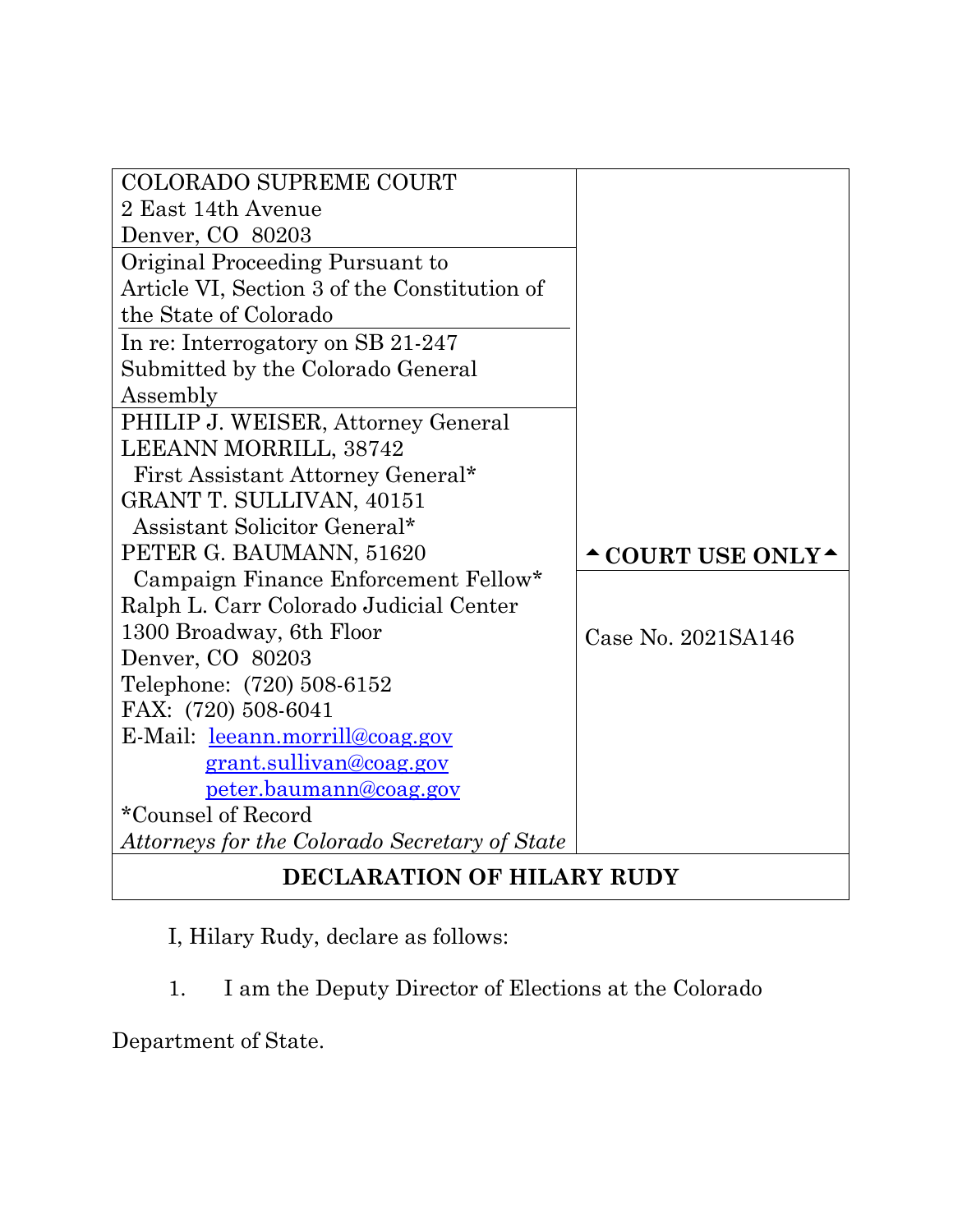2. In my role, I oversee elections operations, including ballot access, county support, and the statewide voter registration support team.

3. The statements in this declaration are all based on my own personal knowledge, including information gathered by employees of the Secretary of State's Office.

4. If final legislative and congressional district maps are not filed with the Secretary of State by the end of 2021, it will affect the election timeline beginning with the January 18, 2022 date at which major party candidates can begin circulating petitions to gain access to the ballot. It will result in uncertainty around candidate qualifications and the processes for partisan candidates to be placed on the June 28, 2022 primary ballot.

5. Colorado law requires state legislative candidates to reside within the district they seek to represent. If we do not know the updated legislative boundaries, the eligibility of candidates to run for a state legislative seat or state board of education district may be uncertain.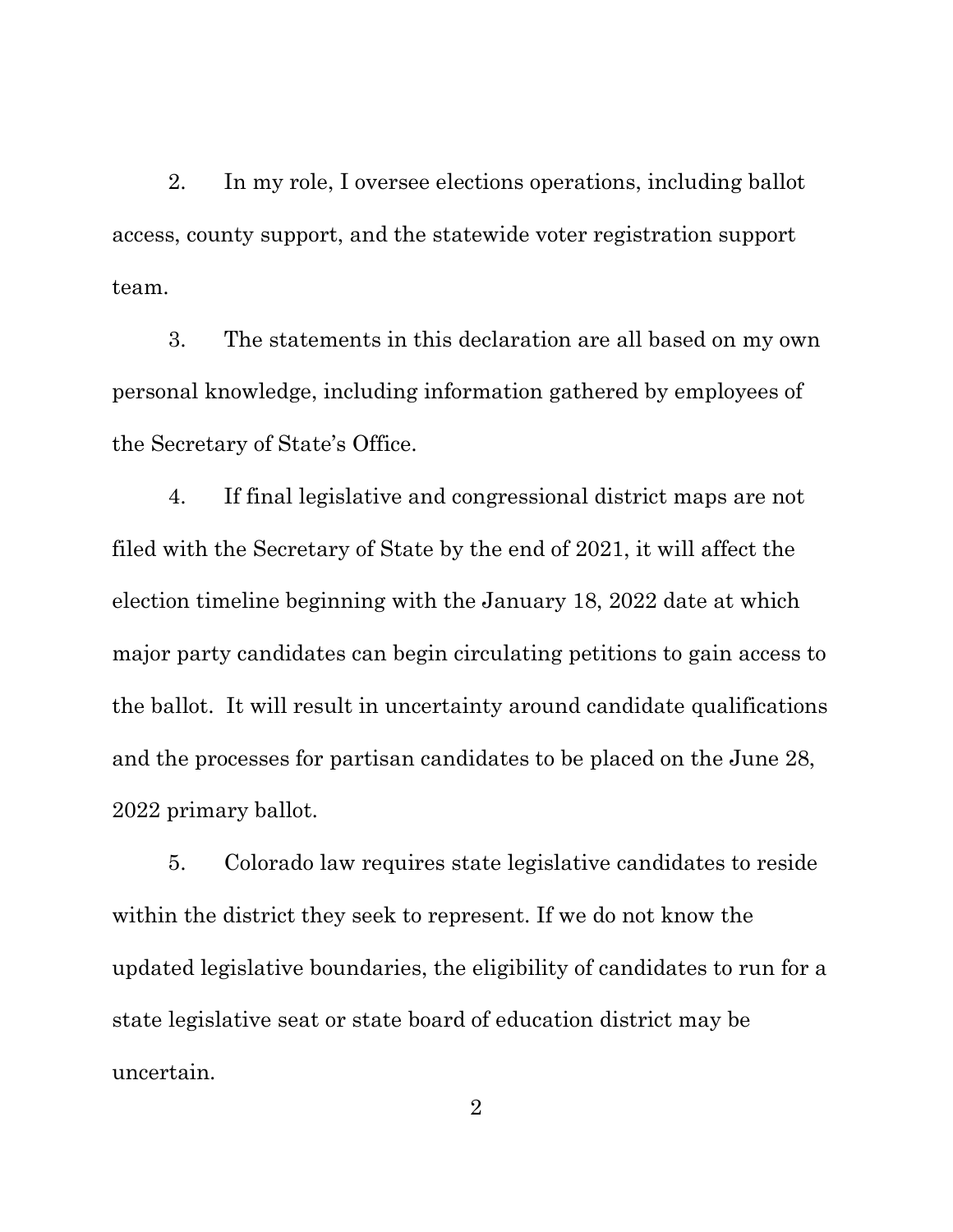6. We may need to move the June 28, 2022 state primary election to ensure sufficient time for candidates to access the ballot and counties to conduct pre-election work. This would require a legislative change, which may or may not occur before the initial January 2022 elections deadlines that precede the June 28, 2022 primary election. Because so many election-related dates are tied to the date of the primary election, moving the election after these dates have already begun to occur will increase voter confusion and uncertainty.

7. Moving the date of the state primary election alters the schedule for ballot certification, county vendors, state systems, and post-election activities.

8. Moving the primary election would result in downstream consequences heading into the November 8, 2022 general election. The later we need to move the state primary election, the greater the risk that a post-primary election contest would interfere with the ballot certification deadline for the general election.

9. The ballot certification for the general election cannot be adjusted. Federal law requires states to send ballots to military and